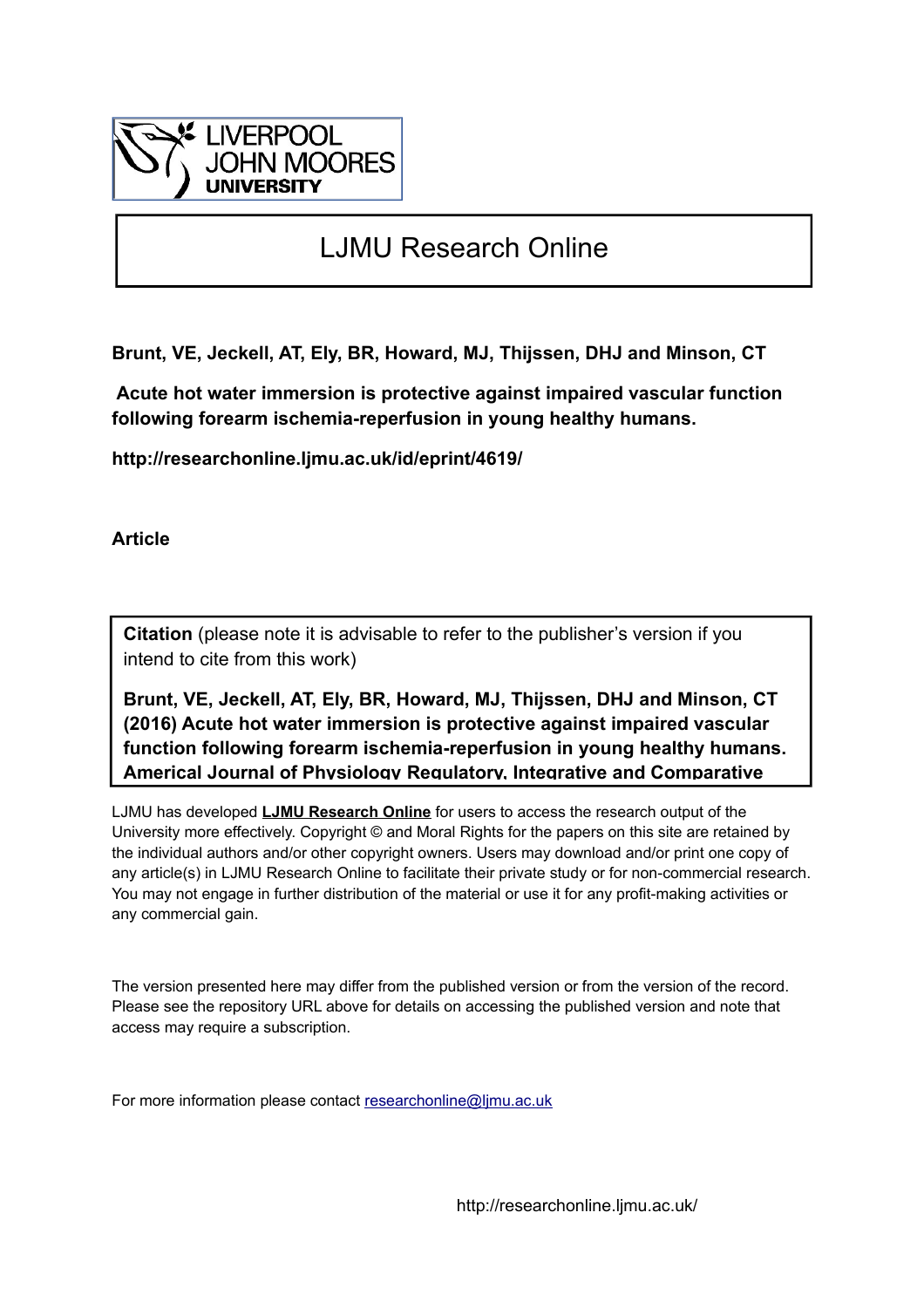# **Acute hot water immersion is protective against impaired vascular function following forearm ischemia-reperfusion in young healthy humans**

Vienna E Brunt<sup>1</sup>, Andrew T. Jeckell<sup>1</sup>, Brett R. Ely<sup>1</sup>, Matthew J. Howard<sup>1</sup>, Dick H. J. Thijssen<sup>2,3</sup>, Christopher T. Minson<sup>1</sup>

<sup>1</sup> Department of Human Physiology, University of Oregon, Eugene, OR, USA <sup>2</sup> Radboud University Medical Center, Radboud Institute for Health Sciences, Department of Physiology, Nijmegen, The Netherlands <sup>3</sup> Research Institute for Sport and Exercise Sciences, Liverpool John Moores University,

Liverpool, United Kingdom

Running title: Hot water immersion and forearm ischemia-reperfusion

Corresponding Author Address:

Christopher T Minson, PhD

1240 University of Oregon

Eugene, OR 97403, USA

Phone: (541) 632-4151

Fax: (541) 346-2841

Email: [minson@uoregon.edu](mailto:minson@uoregon.edu)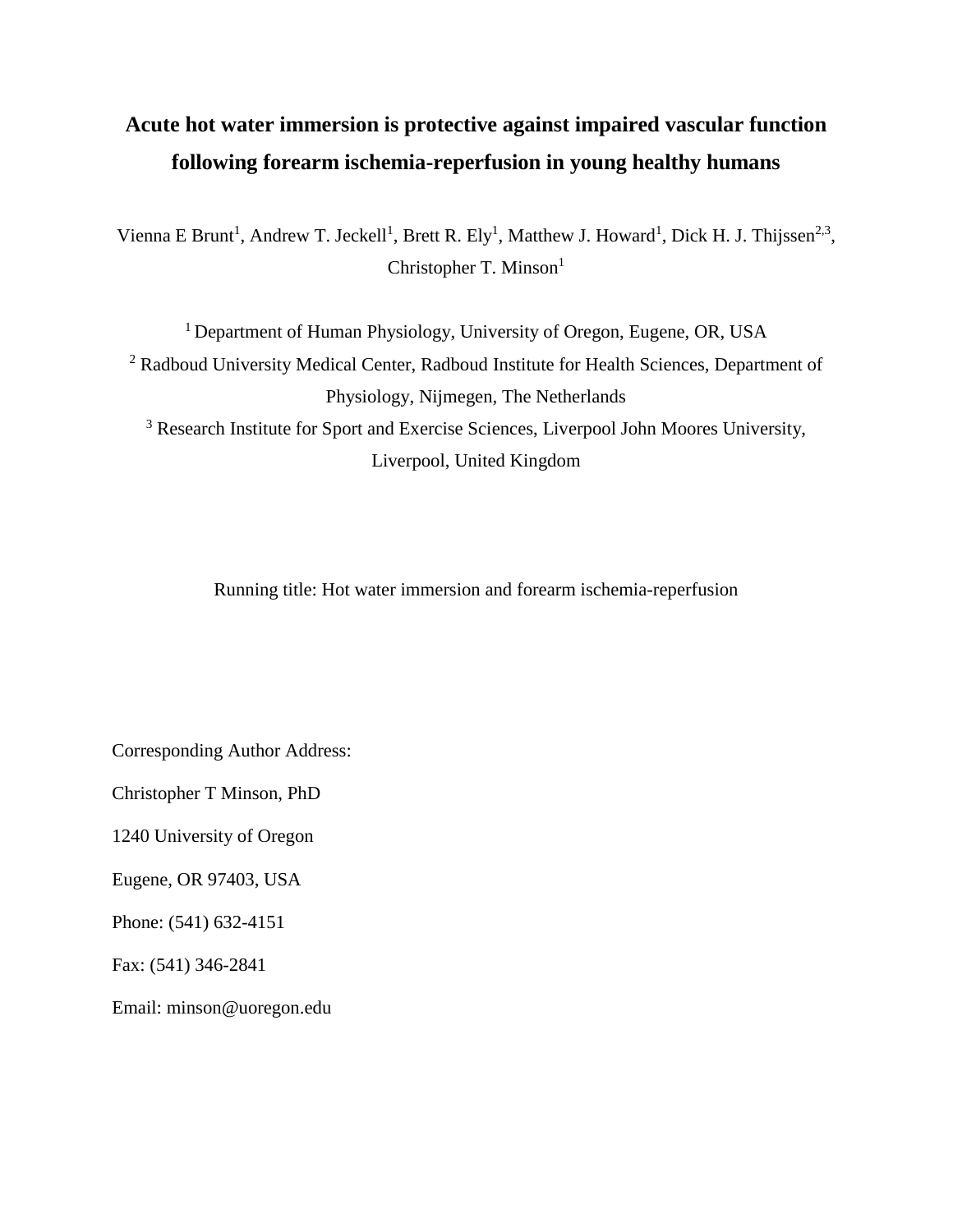#### **ABSTRACT**

 Ischemia-reperfusion (I/R) injury is a primary cause of poor outcomes following ischemic cardiovascular events. We tested whether acute hot water immersion protects against forearm vascular I/R. METHODS: Ten (5 male, 5 female) young (23±2 years), healthy subjects participated in two trials in random order 7-21 days apart, involving: 1) 60-min of seated rest 6 (control), or 2) 60-min of immersion in 40.5°C water (peak rectal temperature:  $38.9 \pm 0.2$ °C). I/R was achieved 70 min following each intervention by inflating an upper arm cuff to 250mmHg for 20-min followed by 20-min of reperfusion. Brachial artery flow-mediated dilation (FMD) and forearm post-occlusive reactive hyperemia (RH) were measured as markers of macro- and micro- vascular function at three time points: 1) pre-intervention, 2) 60-min post-intervention, and 3) post-I/R. RESULTS: Neither time control nor hot water immersion alone affected FMD (both 12 p>0.99). I/R reduced FMD from 7.4 $\pm$ 0.7 to 5.4 $\pm$ 0.6% (p=0.03) and this reduction was prevented 13 following hot water immersion  $(7.0\pm0.7$  to  $7.7\pm1.0\%$ ; p $>0.99$ ). I/R also impaired RH (peak 14 vascular conductance:  $2.6 \pm 0.5$  to  $2.0 \pm 0.4$  mL min<sup>-1</sup> mmHg<sup>-1</sup>, p=0.003), resulting in a reduced 15 shear stimulus  $(SR_{AUC}10^{-3}: 22.5\pm2.4$  to  $16.9\pm2.4$ , p=0.04). The post-I/R reduction in peak RH 16 was prevented by hot water immersion  $(2.5 \pm 0.4 \text{ to } 2.3 \pm 0.4 \text{mL min}^{-1} \text{mmHg}^{-1}$ ; p=0.33). CONCLUSIONS: We observed a decline in brachial artery dilator function post-I/R, which may be (partly) related to damage incurred downstream in the microvasculature, as indicated by impaired RH and shear stimulus. Hot water immersion was protective against reductions in FMD and RH post-I/R, suggesting heat stress induces vascular changes consistent with reducing I/R injury following ischemic events.

 **Keywords:** heat therapy; endothelial function; microvascular function; reactive hyperemia; ischemia-reperfusion injury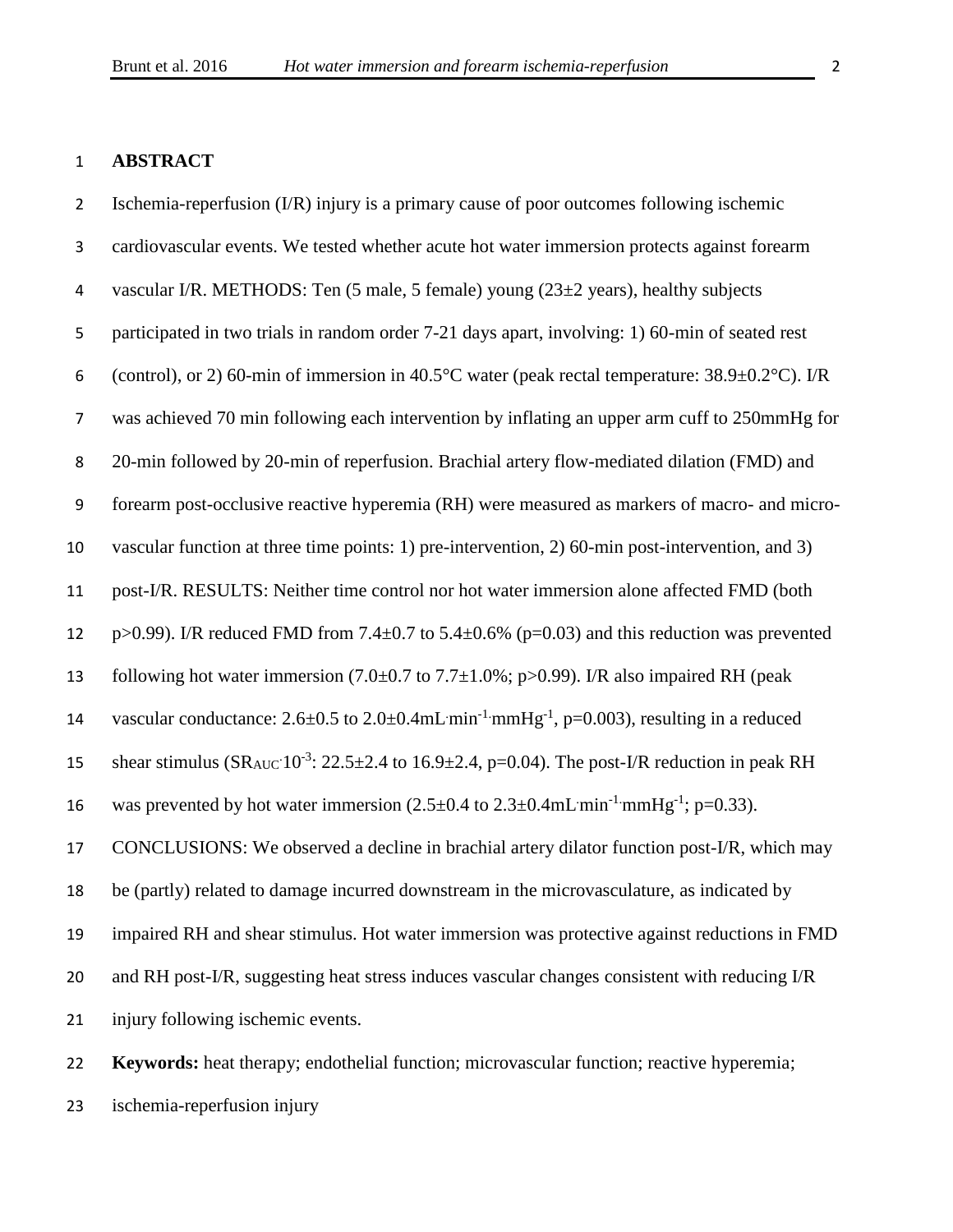#### **INTRODUCTION**

 Cardiovascular disease, and its associated sequelae, continues to be the leading cause of morbidity and mortality in the developed world, despite significant advancements in available treatment modalities (41). Ischemic heart disease specifically represents a significant source of lethal and sub-lethal complications of acute and chronic cardiovascular related disease (41). The resulting tissue damage associated with ischemic cardiovascular events occurs due to a combination of ischemia and a paradoxical reperfusion following restoration of blood flow to ischemic tissue, commonly referred to as ischemia-reperfusion (I/R) injury. The molecular underpinnings of this I/R-induced cascade of accelerated tissue damage are still being elucidated (58). One contributing factor may stem from damage to the endothelial cells, which are particularly sensitive to I/R. Injury and subsequent swelling in endothelial cells can impede blood flow upon reperfusion, which is termed the "no-reflow phenomenon". This phenomenon has been shown to occur with I/R in both the myocardium (20) and brain (4) and is associated with worse clinical outcomes and increased mortality in patients who have undergone percutaneous coronary intervention (20).

 In clinical settings, a paucity of intervention strategies exist for mitigating the effects of I/R injury, which animal models suggest may account for approximately 50% of the infarct size in myocardial events (29). Recently, Seeger et al. (48) demonstrated that a single bout of high- intensity interval exercise is protective against impaired vascular function following I/R in humans *in vivo* utilizing a brachial artery model, a commonly used model of I/R injury as brachial artery function has been shown to be correlated with coronary artery function (1). Exercise and passive heat stress have many common physiological effects, including increases in body core temperature and increases in blood flow and vascular shear stress (32). Increases in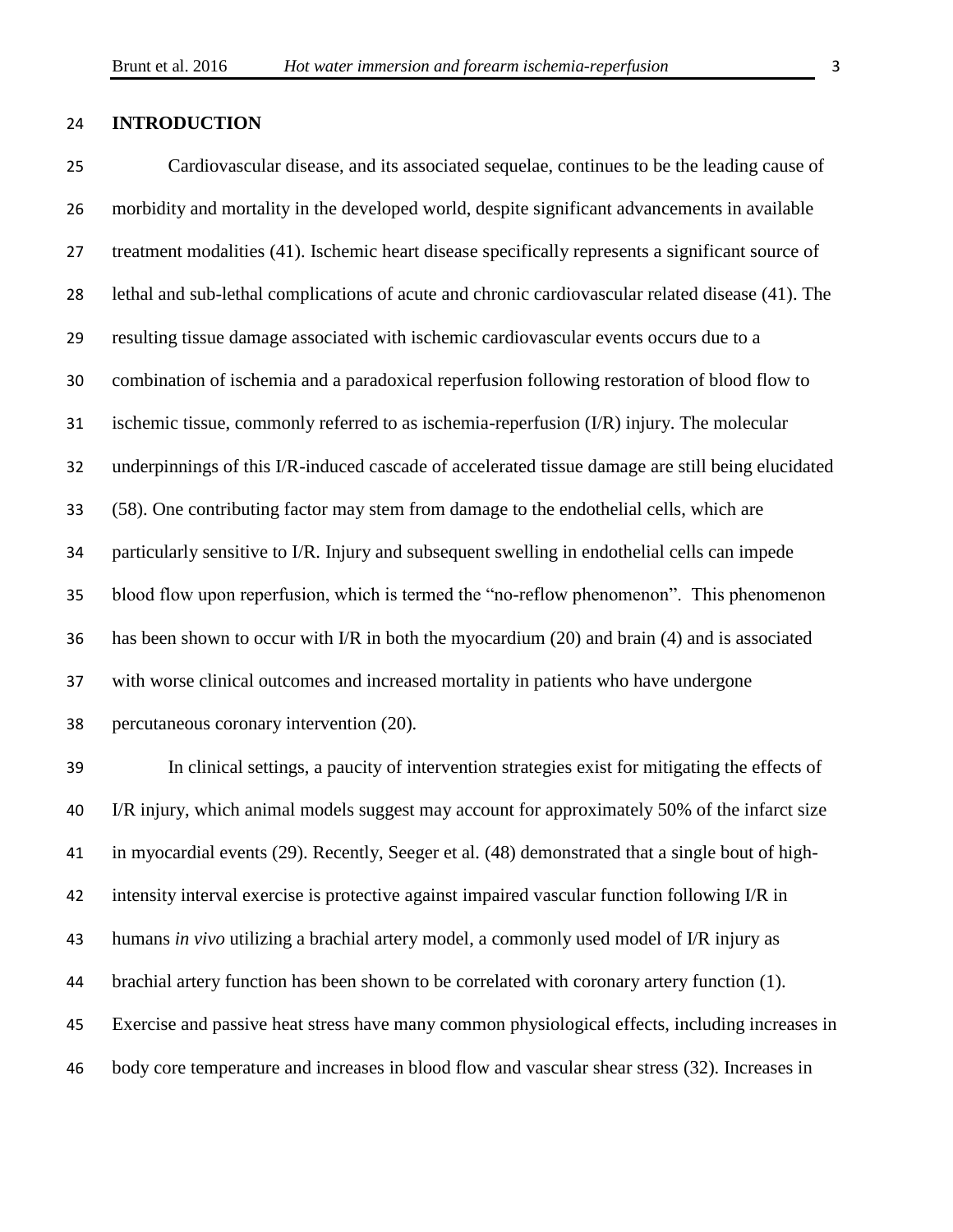body core and tissue temperature induce expression of heat shock proteins (HSPs), which in turn stabilize and/or upregulate a variety of proteins important to the cardiovascular system, including nitric oxide (NO) (46), which is important for endothelial function and protective against I/R injury (3). Furthermore, animal studies have demonstrated that both acute heat stress (3, 23, 40) and chronic heat exposure, possibly through upregulation of HSPs, are protective against I/R injury in cardiac (5, 25) and brain tissue (57). It is also possible some of this protection may be related to endothelial protection. Therefore, acute heat exposure may have protective effects against vascular I/R in humans.

 In the present study, we repeated the experimental design used by Seeger et al. (48), but instead investigated whether a 60-min bout of hot water immersion followed by 60-min of recovery protects against vascular I/R. In addition to investigating the effects of I/R on endothelial function in the brachial artery diameter responses, we examined microvascular function following I/R. We included a 60-min recovery period in order to allow core temperature to return to normal prior to further measurements and because pilot work in our laboratory in cultured endothelial cells and primary peripheral blood mononuclear cells, as well as reports by other investigators (22, 60), have shown HSP levels to peak in the range of 1-3 h post-heat stress. As this is the first study to investigate whether heat stress is protective against I/R in humans, we chose to study a non-patient population, since certain disease states or elevated risk may alter vascular function responses to interventions and I/R (53).

 We hypothesized that hot water immersion (plus a 60-min recovery period) would prevent the reduction in brachial artery flow-mediated dilation (FMD), a measure of conduit vessel endothelial function, and prevent the reduction in forearm post-occlusive reactive hyperemia (RH), a measure of microvascular function, following I/R.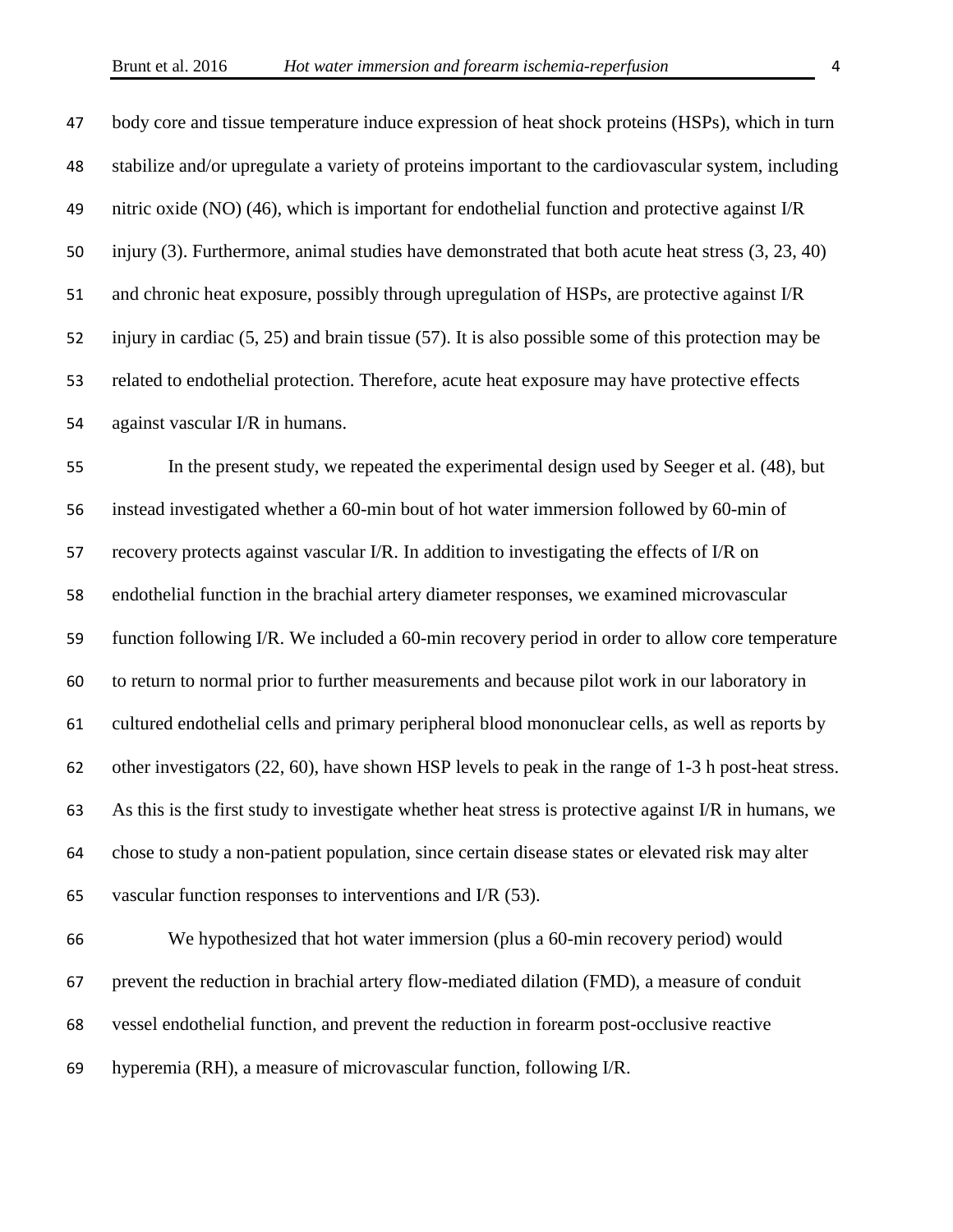#### **METHODS**

#### *Ethical Approval*

 This study was approved by the Institutional Review Board at the University of Oregon. Prior to participation, all subjects provided oral and written informed consent as set forth by the Declaration of Helsinki.

#### *Subjects*

 Ten young, healthy, recreationally active subjects participated in the study. Subject characteristics are provided in Table 1. All subjects were nonsmokers, were not taking any prescribed medications other than contraceptives, and underwent medical history screening to rule out presence of cardiovascular disease, diabetes mellitus, hypertension, hyperlipidemia, recent surgery, dermatological conditions, and history of heat-related illness. Subjects were required to abstain from all over-the-counter medications (including vitamins and supplements) for >24 hours, alcohol and caffeine for >12 hours, and heavy exercise for >24 hours prior to each session. Subjects were instructed to eat a light meal no less than 4 hours prior to each session. Female subjects were required to demonstrate a negative pregnancy test prior to each study session, measured using urine hCG.

#### *Experimental Design & Protocol*

 Subjects participated in two experimental sessions 7-21 days apart in randomized counter-balanced order. Sessions were held in a climate-controlled room (21-24°C) at the same time of day for each subject. For each session, brachial artery endothelial function was assessed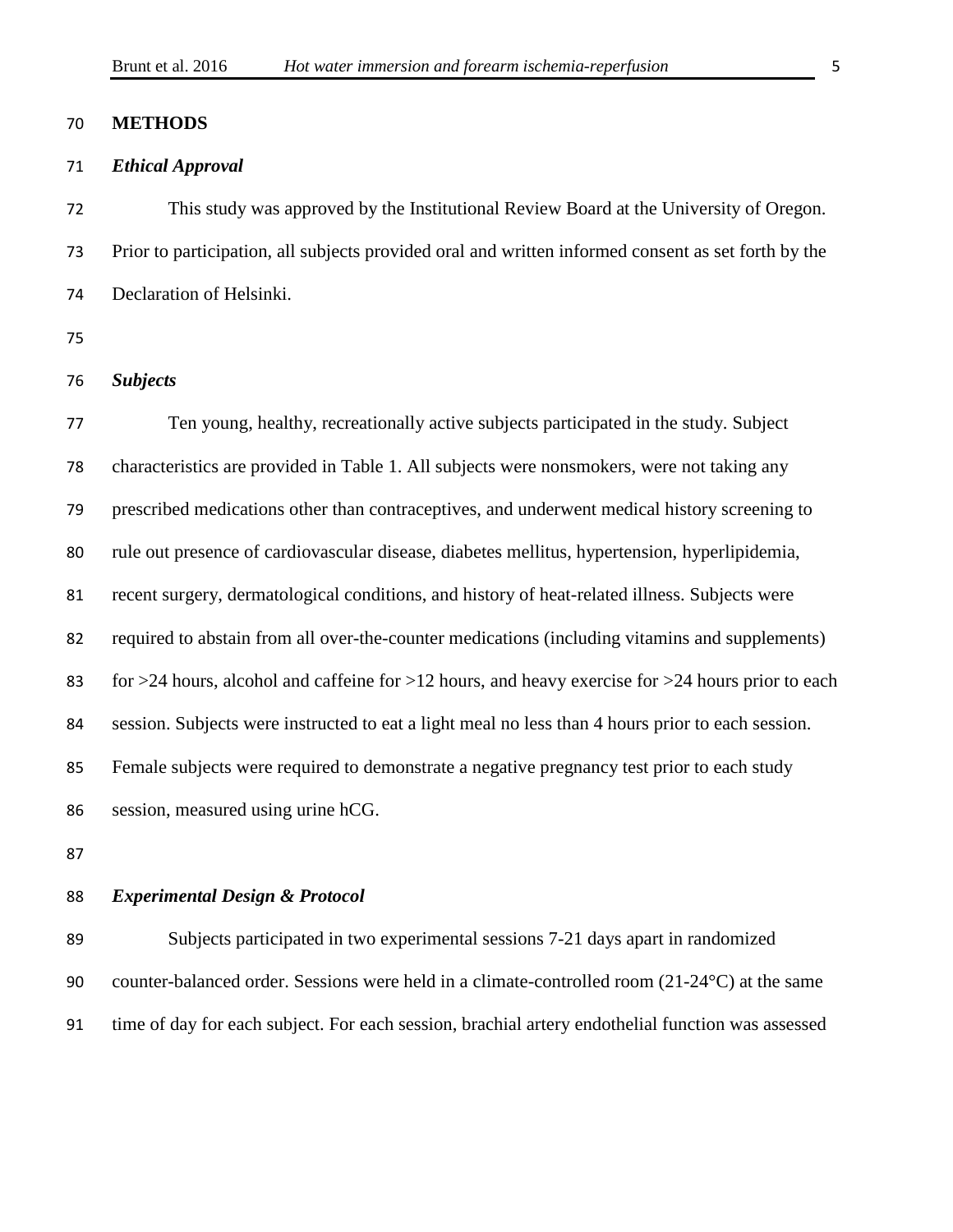under three conditions: resting, post-intervention, and post-I/R utilizing flow-mediated dilation (FMD) (Figure 1).

 For each session, subjects arrived at the laboratory and height and weight were recorded. Subjects were then instructed to lay supine and were instrumented with a 3-lead electrocardiogram (CardioCap; Datex Ohmeda, Louisville, CO, USA) for continuous monitoring throughout the study, an automated blood pressure cuff on the left upper arm, and a small cuff on the middle finger for periodic beat-by-beat blood pressure monitoring by photoplethysmography (Nexfin; BMEye, Amsterdam, the Netherlands). Baseline hemodynamic measurements, including baseline FMD, were recorded following 20 minutes of supine rest. Following the rest period, subjects underwent one of two 60-minute interventions: (1) time-control or (2) hot water immersion. Following the intervention, subjects again lay supine and brachial artery FMD measurements were repeated following another 20 minutes of supine rest. Following the second FMD, an inflatable occlusion cuff (E20 Rapid Cuff Inflater, D. E. Hokanson, Bellevue, WA, USA) was applied to the upper right arm. To induce ischemia, the cuff was inflated to >250 mmHg for 20 minutes to occlude blood flow to the arm. Occlusive pressure was then released allowing for 20 minutes of reperfusion. A third FMD was measured following the 20 minutes of reperfusion, as shown in Figure 1. This model of forearm I/R is frequently used to induce vascular I/R injury in humans *in vivo* in previous studies (36, 48).

*Interventions* 

 The time-control intervention consisted of seated inactivity for 100 minutes following the initial pre-intervention FMD. Subjects remained in the climate-controlled laboratory for the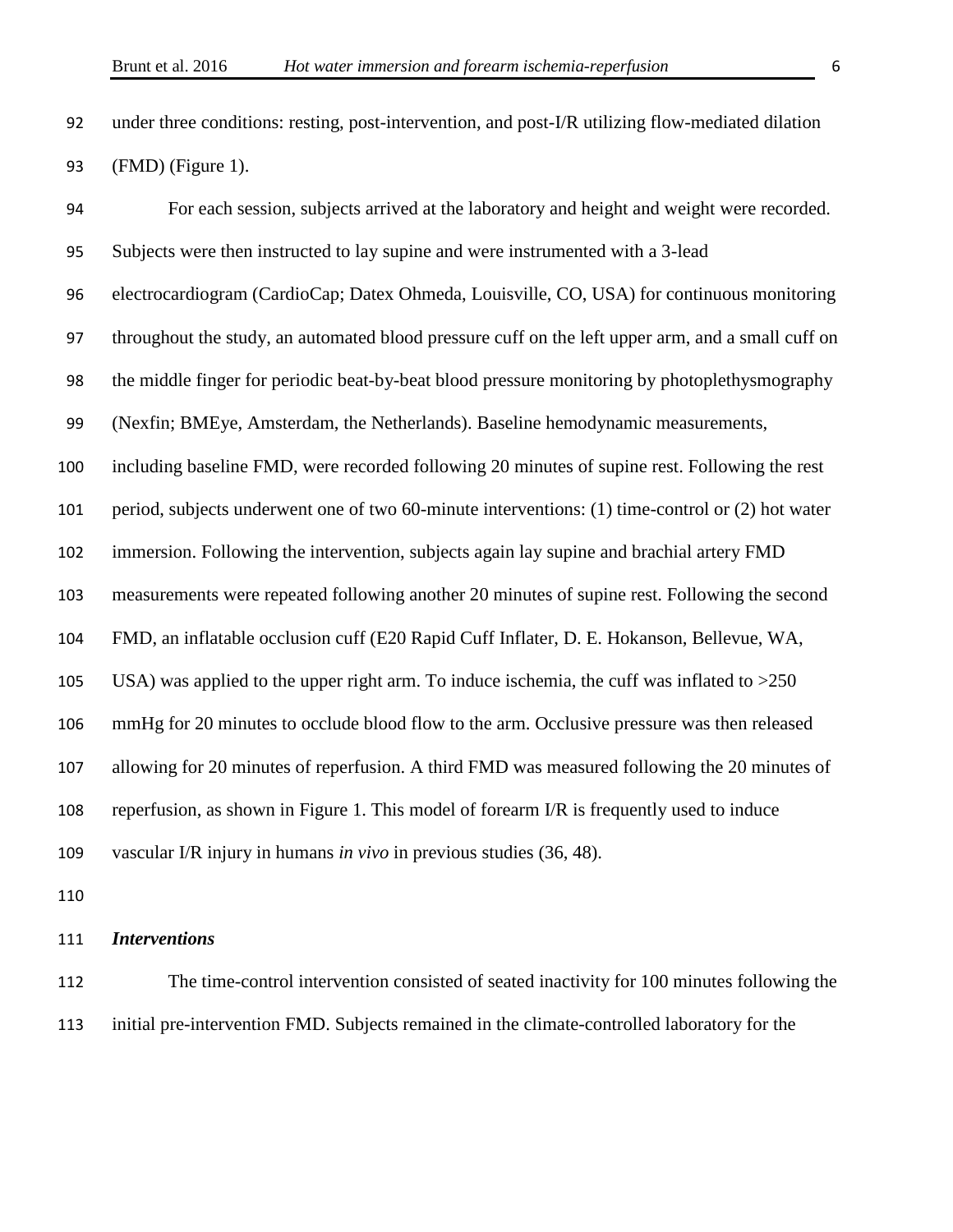duration of the time-control intervention, but could wear additional clothing or were provided with blankets if desired in order to maintain thermal comfort.

 The hot water immersion intervention consisted of 60 minutes immersion in 40.5°C water followed by 40 minutes of seated recovery. Prior to immersion, euhydration was ensured by a 118 first morning urine specific gravity of 1.02, subjects drank  $5 \text{ mL} \cdot \text{kg}^{-1}$  prior to entering the hot tub. Nude body weight was measured behind a screen before and after hot water immersion for calculation of mean whole body sweat rate, after correcting for water intake. Subjects were instrumented with a sterile rectal thermistor probe (YSI Series 400, Yellow Spring Instruments, Yellow Springs, OH, USA) inserted ~10 cm past the anal sphincter, and a chest strap heart rate monitor (Polar; Lake Success, NY, USA). Rectal thermistors were used only on the hot water immersion day as a safety precaution and to ensure the desired heat stimulus was induced. Thus, we were not able to compare rectal temperature responses between the hot water immersion and 126 time control sessions. However, we do not expect rectal temperature deviated greater than  $0.2^{\circ}$ C from resting during the time control session, similar to what we have observed under thermoneutral conditions in other studies (15).

129 Subjects were immersed up to the shoulder until rectal temperature  $(T_{re})$  reached a target 130 temperature of 38.5°C, which took ~20-30min. After T<sub>re</sub> reached 38.5°C, subjects sat upright, such that the water reached approximately waist level for the remainder of the 60 min. During 132 this second part of the heating protocol,  $T_{re}$  was maintained between 38.5-39.0°C while sitting upright. An upper limit of 39.0°C was set in order to ensure subject safety. The arm in which FMD measurements were taken remained outside the water for the duration of the entire session so that we could investigate the systemic effects of hot water immersion on vascular function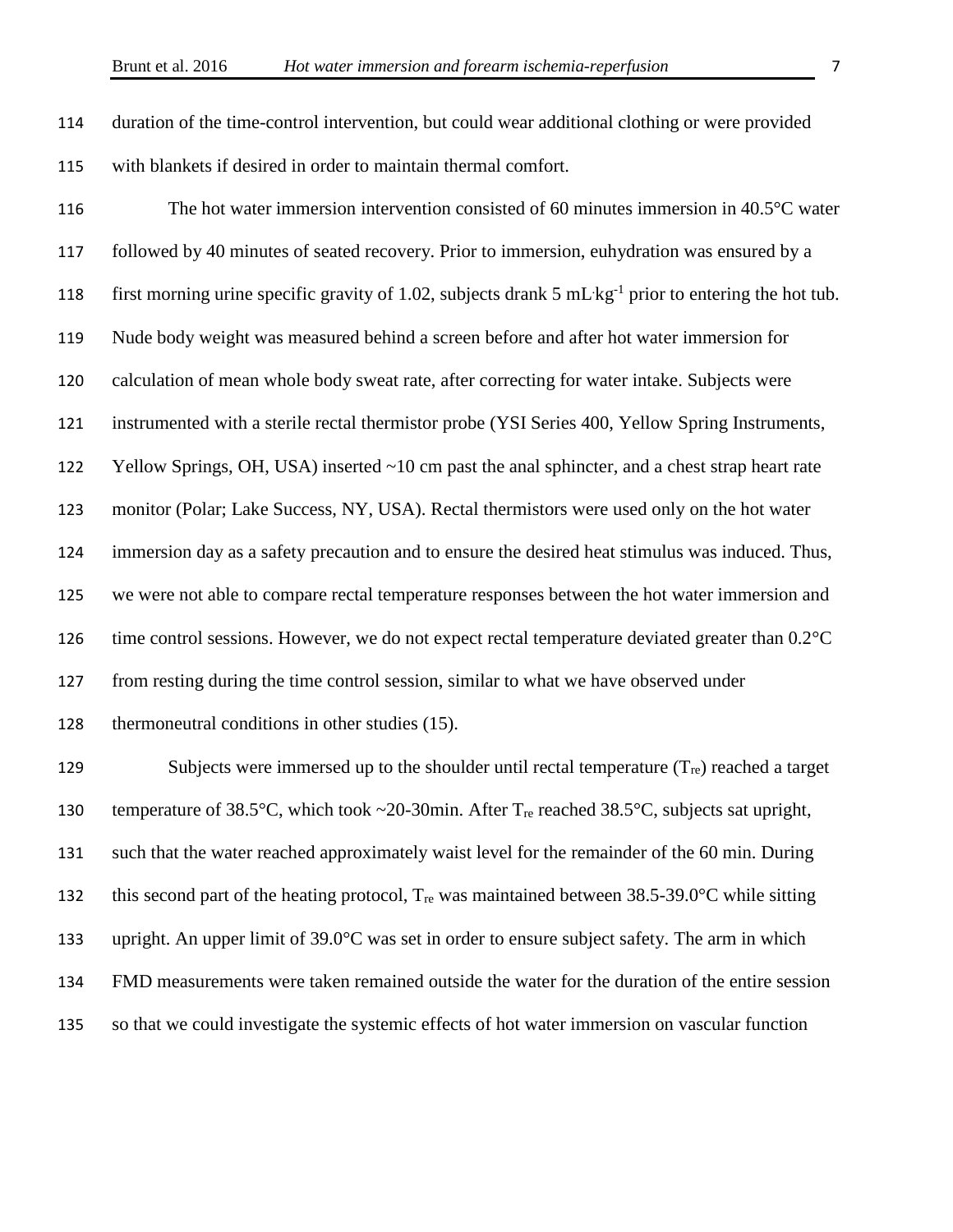rather than the local effects of elevations in skin and muscle temperature. Subjects were instructed to drink *ad libitum* while in the hot tub.

138 This heating protocol (temperature of  $\geq 38.5^{\circ}$ C for 60 min) was selected to match other hot water immersion protocols performed in our lab which we have used to demonstrate long- term cardiovascular adaptations to repeated hot water immersion (14, 15). We originally selected this protocol as it has been shown to be the most effective for inducing hallmark signs of heat acclimation when using passive hyperthermia (26) and because HSP expression is dependent upon time spent above a threshold core temperature, which in humans has most commonly been 144 reported to be in the range of  $38.0-38.5$ °C (50).

 Following 60 min of immersion, subjects exited the tub and transferred to a recovery 146 chair. We continued to monitor  $T_{re}$  and HR for at least 10 min, or until  $T_{re}$  had fallen below 38.5°C. After this time, nude body weight was measured a second time, subjects got dressed (rectal thermistor remained in place) and rested seated until they had been out of the tub for 40 minutes. This time duration was selected so that the second FMD measurement would take place exactly 60 min after exiting the hot tub, which would allow time for body core temperature to 151 return to baseline (confirmed by  $T_{\text{re}}$ ) and for increased expression of heat shock proteins (22). If subjects did not drink enough fluids to fully replace water lost during heating, they drank the remaining fluid volume during this recovery time so that hydration status would be similar across FMD measurements.

#### *Measurements*

 FMD measurements were made in accordance with established guidelines (34). Subjects rested supine with the right arm extended 80-90° away from the body at heart level. A high-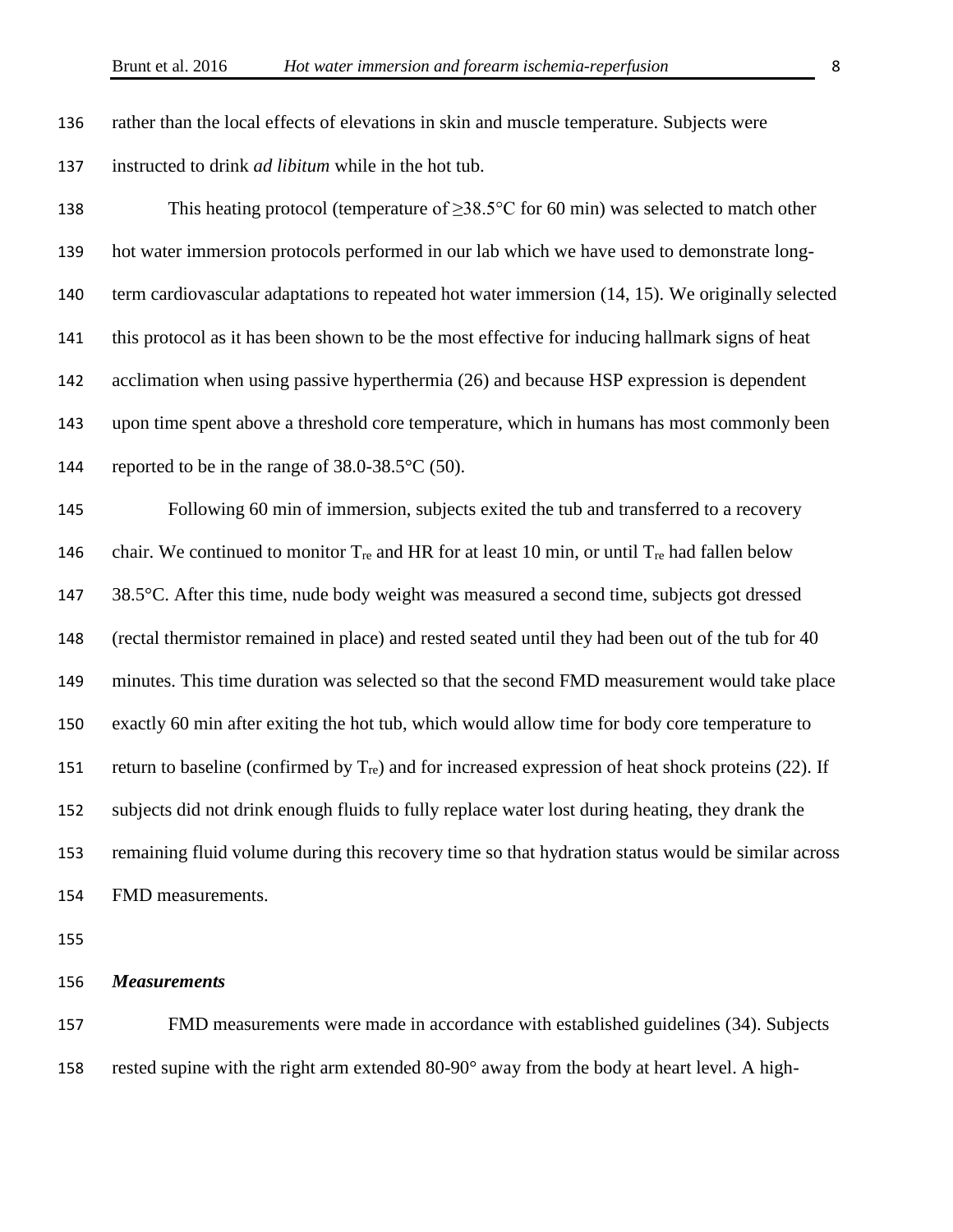| 159 | resolution Doppler ultrasound (Terason t3000cv; Teratech, Burlington, MA) equipped with 10.0-            |
|-----|----------------------------------------------------------------------------------------------------------|
| 160 | MHz linear array ultrasound transducer probe was used to image the brachial artery in the lower          |
| 161 | third of the arm, 3-9 cm proximal to the antecubital fossa, using an insonation angle of $60^\circ$ .    |
| 162 | Probe placement (distances and angles) and subject position (including limb-trunk angles) were           |
| 163 | recorded and repeated to ensure consistency between FMD and RH measurements. Images were                 |
| 164 | optimized using ultrasound contrast controls which were consistent across experimental trials for        |
| 165 | each individual subject (45). A blood pressure cuff was placed 0.5-2.0 cm distal to the                  |
| 166 | antecubital fossa and inflated to 250 mmHg for 5 min. Following release of the occlusion, blood          |
| 167 | flow and thus shear rate increase substantially, resulting in dilation that peaks after $\sim$ 40-90 sec |
| 168 | (10). Measurements of brachial artery diameter and velocity were recorded 1 min of baseline              |
| 169 | prior to cuff inflation and for 3 min following release of the cuff.                                     |
| 170 | Ultrasound images were captured at 20Hz using video recording software (Camtasia®;                       |
| 171 | TechSmith®, Okemos, MI, USA) and were later analyzed for changes in arterial diameter and                |
| 172 | peak blood velocity using a custom-designed edge-detection and wall-tracking software, which is          |
| 173 | largely independent of investigator bias (56). From these measurements, FMD was calculated as            |
| 174 | the percent change in brachial artery diameter from baseline to peak dilation post-occlusion. The        |
| 175 | shear stimulus responsible for eliciting dilation was calculated as area under the curve above           |
| 176 | baseline shear rate from the time of release to peak dilation (SR <sub>AUC</sub> ).                      |
| 177 | To characterize the RH response, blood velocity and diameter were averaged across                        |
| 178 | cardiac cycles and used to calculate forearm vascular conductance (FVC) as (peak blood                   |
| 179 | velocity/2) x vessel cross-sectional area (from diameter) / mean arterial pressure. Beat-by-beat         |
| 180 | FVC values were zero-hold interpolated to 5Hz. Peak RH was determined as the peak FVC                    |
| 181 | following release of the occlusion (usually in the range of 3-10 sec post-cuff release). Area under      |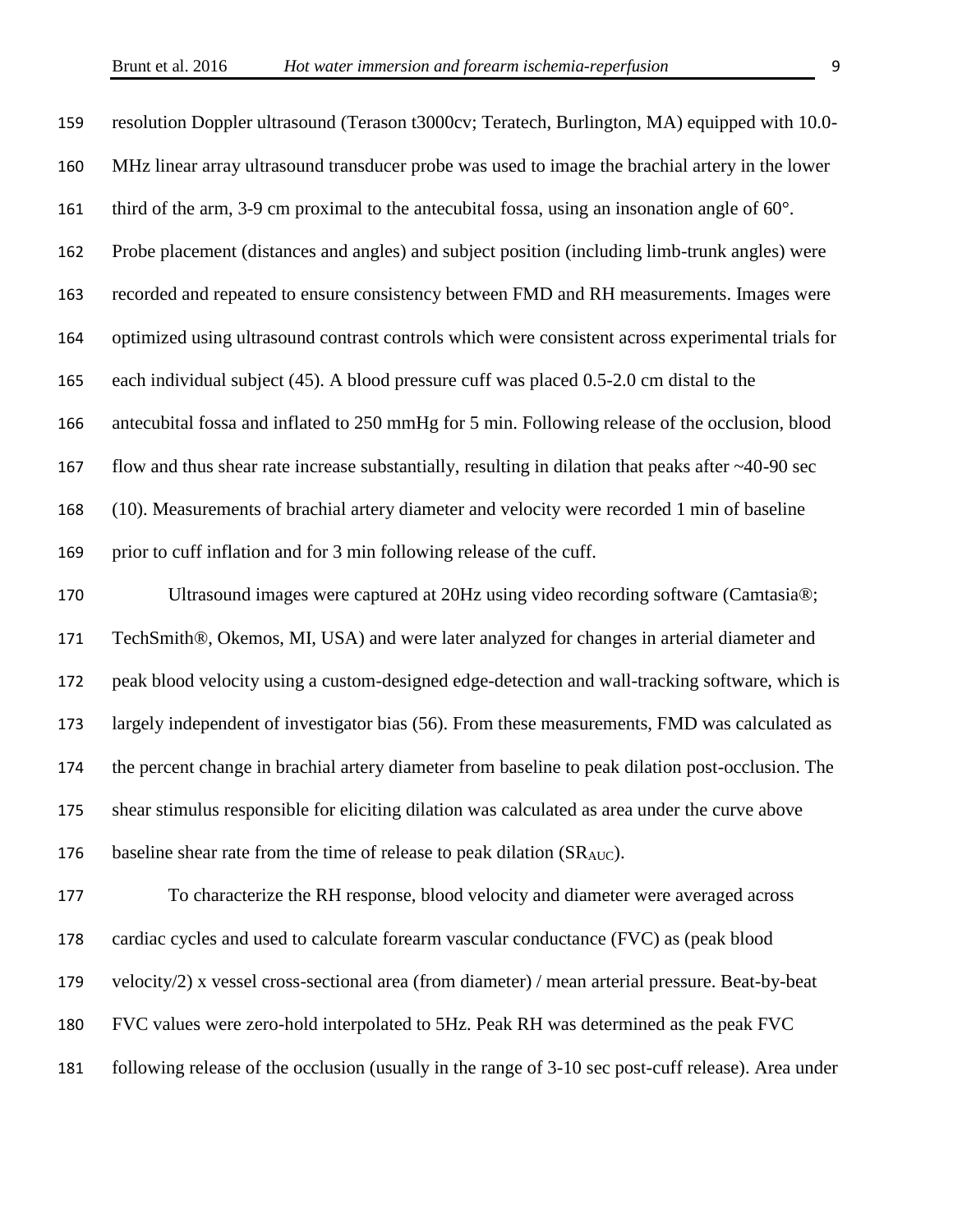the curve (AUC) RH was calculated as the integral of FVC values above baseline FVC (average FVC across the 1-min baseline) until return to baseline (usually 120-180 sec post-cuff release). 

*Statistics* 

 Statistical analyses were conducted using SigmaPlot 11.0 (Systat Software, Inc., San Jose, CA, USA) and SPSS (Version 22; IBM, Chicago, IL, USA). *A priori* sample size analysis for two- way repeated measures analysis of variance (ANOVA) performed using FMD% data from two pilot subjects and standard deviations reported by Seeger et al. showed that a sample size of N=15 subjects would be required to reach statistical significance with a power of >0.80 and two- tailed alpha level of 0.05. However, statistical significance was reached in all variables after studying N=10 subjects. Subsequent power analysis using actual data and standard deviations from the present study indicated we had achieved a power of 0.85 at an alpha level of 0.05 with this sample size. Data for all variables were normally distributed (Shapiro-Wilk test) and passed Levene's Test of Equality of Variances (p=0.89 for FMD%). 196 FMD%, FMD presented as absolute peak diameter,  $SR_{AUC}$ , baseline brachial artery diameter, peak RH, and AUC RH were all compared using two-way repeated measures ANOVA with factors of intervention (time control and hot water immersion) and time point (pre-199 intervention, post-intervention, and post-I/R). In order to evaluate the influence of  $SR_{AUC}$  and baseline brachial artery diameter on FMD%, we used a linear mixed model with a random factor of "subject" and fixed factors of intervention, time point, and the interaction of trial x time point, 202 both with and without  $SR_{AUC}$  and baseline diameter added as covariates (6).  $T_{re}$  on the hot water

immersion day was compared across time (resting, peak during immersion, at FMD2, and at

FMD3) using one-way repeated measures analysis of variance. For all analyses, when significant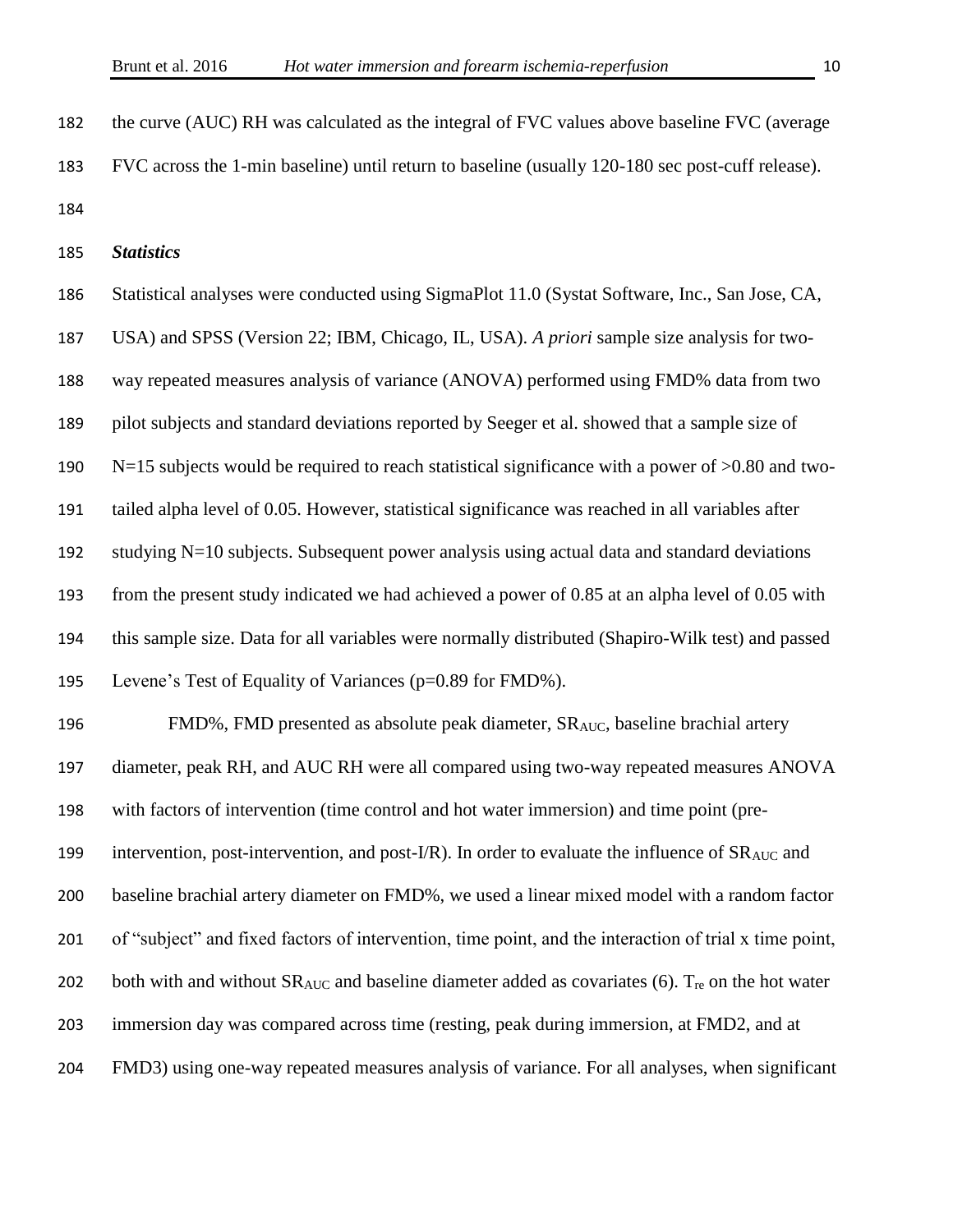| main effects were detected, pairwise comparisons were made between FMD# within trials and                                                |
|------------------------------------------------------------------------------------------------------------------------------------------|
| within FMD# across trials (9 total comparisons) using Bonferroni's posthoc test. Significance                                            |
| was set at $\alpha$ =0.05. P-values were two-tailed.                                                                                     |
| Demographic, temperature, and heart rate data are presented as mean $\pm$ S.D. All other data                                            |
| are presented as mean±S.E. P-values given denote pairwise comparisons unless otherwise                                                   |
| indicated.                                                                                                                               |
|                                                                                                                                          |
| <b>RESULTS</b>                                                                                                                           |
| Temperature and heart rate during hot water immersion trial                                                                              |
| Hot water immersion resulted in an increase in rectal temperature from $37.1 \pm 0.3$ °C at rest                                         |
| to a peak of $38.9 \pm 0.2^{\circ}$ C (p<0.001) and an increase in heart rate from $81 \pm 18$ beats/min prior to                        |
| entering the hot tub to a peak of $127 \pm 18$ beats/min (p<0.001) (Figure 2). T <sub>re</sub> had returned to                           |
| baseline by the time FMD measurements were taken at the post-intervention ( $T_{\text{re}} = 37.2 \pm 0.3$ ;                             |
| $p > 0.99$ vs. resting T <sub>re</sub> ) and post-I/R (T <sub>re</sub> = 37.0±0.3; $p > 0.99$ vs. resting T <sub>re</sub> ) time points. |
|                                                                                                                                          |
| <b>Vascular responses</b>                                                                                                                |
| We observed a significant interaction effect of intervention x time point on FMD%, both                                                  |
| using ANOVA ( $p=0.02$ ) and linear mixed model analyses ( $p=0.04$ ) (Figure 3A). Using ANOVA                                           |
| posthoc analyses, we found no significant effect of hot water immersion or time control on                                               |
| FMD%. Post-I/R, we observed a significant reduction in FMD% on the time control day $(p=0.03$                                            |
| vs. FMD1). In contrast, hot water immersion prevented the reduction in FMD% post-I/R $(p>0.99$                                           |
| vs. FMD1). When FMD was presented as absolute peak diameter (Table 2), we observed a                                                     |
| significant interaction effect of intervention x time (p<0.001), but only a trend towards a                                              |
|                                                                                                                                          |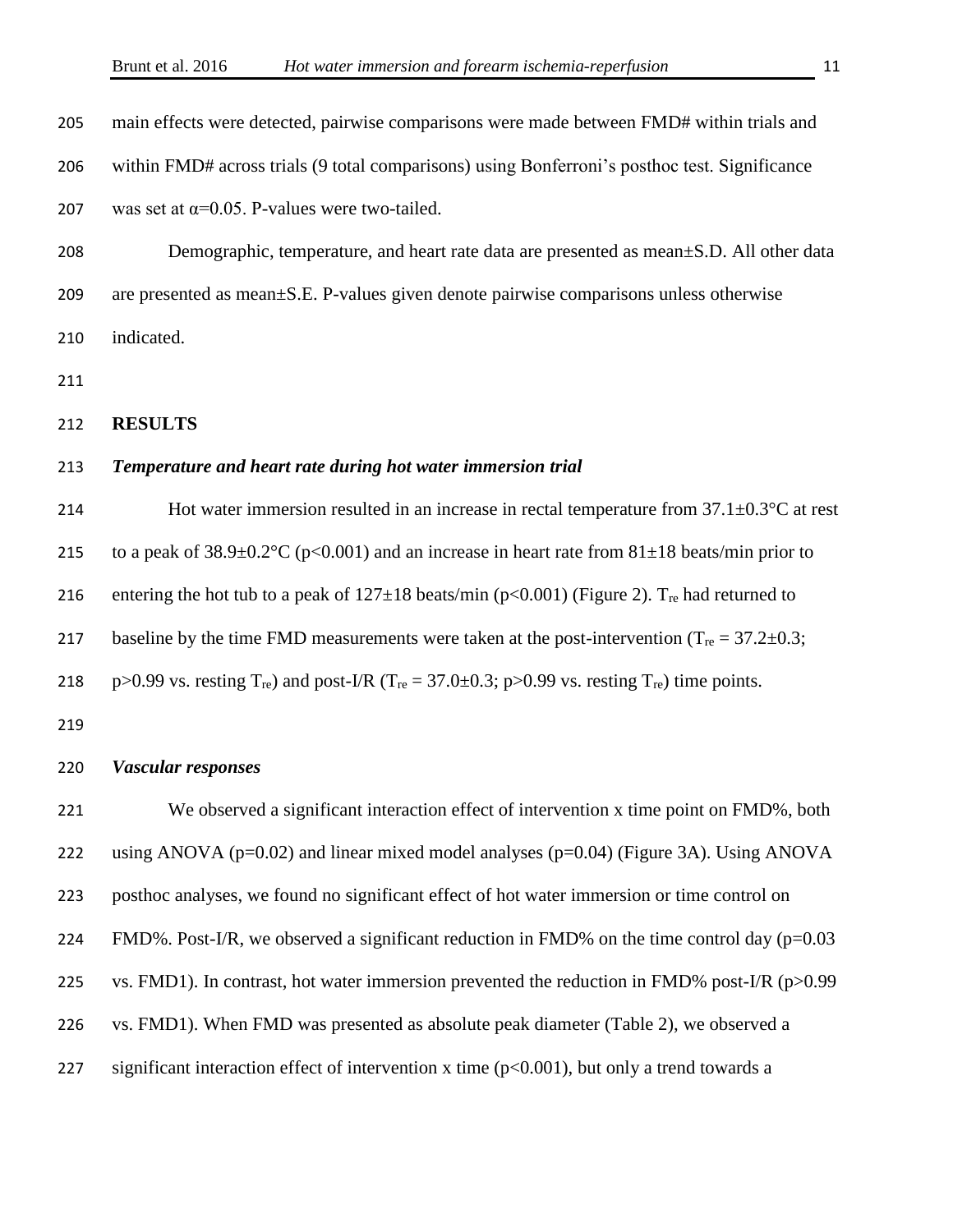231 We observed no significant changes in baseline brachial artery diameter on the time

232 control day, either after the intervention ( $p>0.99$ ) or post-I/R ( $p=0.40$ ). Baseline brachial artery

233 diameter was increased following hot water immersion ( $p<0.001$ ), and this persisted post-I/R

 $234$  (p=0.047). Furthermore, the shear stimulus was reduced following hot water immersion

235 ( $p=0.03$ ). SR<sub>AUC</sub> was also reduced post-I/R on both the time control ( $p=0.04$ ) and hot water

236 immersion  $(p=0.02)$  days. Data are summarized in Table 2.

237 In linear mixed model analyses,  $SR_{AUC}$  was found to be a significant predictor of FMD% 238 ( $p=0.02$ ), with lower values of FMD% being associated with a lower SR<sub>AUC</sub>. However, after 239 statistically correcting for changes in SR<sub>AUC</sub> and baseline diameter, the significant interaction 240 effect of intervention x time point on FMD% persisted  $(p=0.02)$  (main effect of intervention:

241 p= $0.06$ , main effect of time point: p= $0.24$ ).

242 In the microvasculature, there was no significant effect of hot water immersion alone on 243 either peak ( $p=0.24$ ) or area under the curve RH ( $p=0.65$ ). On the time control day, I/R resulted 244 in significant reductions in both peak RH ( $p=0.003$ ) and AUC RH ( $p=0.01$ ). However, hot water 245 immersion prevented the reduction in peak RH post-I/R ( $p=0.33$  vs. FMD1). Area under the 246 curve RH was still significantly reduced post-I/R relative to FMD2 ( $p=0.004$ ), although it only 247 tended to be reduced relative to FMD1 ( $p=0.09$ ). Data are summarized in Figure 3.

248

249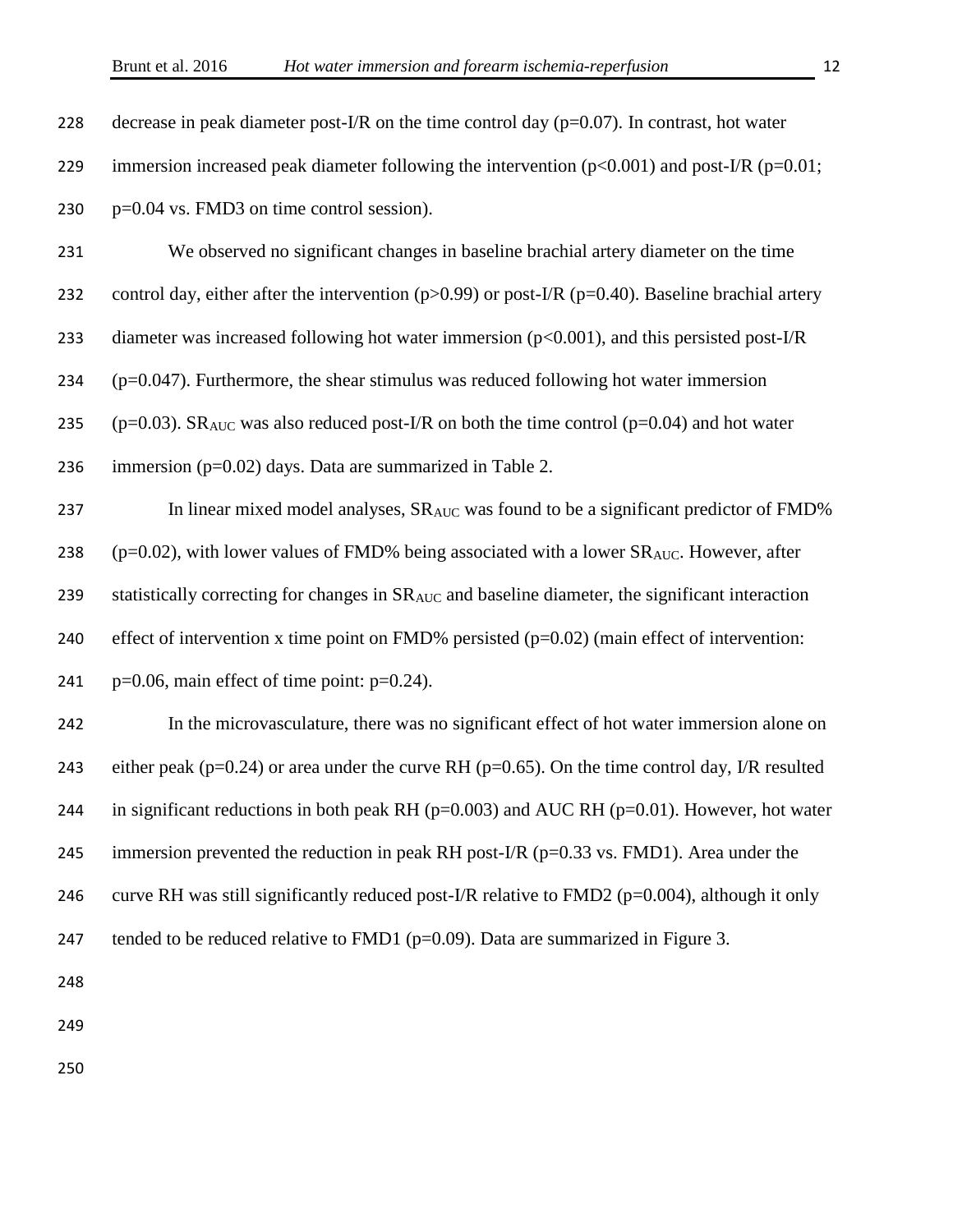#### **DISCUSSION**

 The present study is the first investigation of the potential protective effects of hot water immersion against I/R-induced vascular dysfunction in humans. By performing multiple analyses, we were able to comprehensively characterize how I/R affects the vasculature and how hot water immersion may protect against the damaging effects of I/R. Specifically, we confirmed previous reports that forearm I/R results in a reduction in FMD%, and discovered that hot water 257 immersion prevents this reduction in FMD% post-I/R. Furthermore, I/R reduced the shear stimulus responsible for inducing brachial artery vasodilation. However, despite the influence of 259 SR<sub>AUC</sub> on FMD%, statistically accounting for these changes confirmed the ability of hot water immersion to protect the brachial artery against impaired vascular function following I/R. Finally, and in agreement with forearm conduit arteries, I/R reduced forearm microvascular peak RH, whilst this reduction was prevented by hot water immersion. Taken together, these observations may have some future clinical relevance for adopting hot water immersion as a strategy to minimize I/R injury. In humans, vascular function in the brachial artery is commonly studied as a surrogate for coronary function as FMD has been shown to be correlated in the two vessels (1). Accordingly,

 we utilized a model of I/R which has been shown in multiple previous studies to consistently impair brachial artery FMD% (36, 37, 53). Most recently, Seeger et al. (48) reported a ~40% reduction in brachial artery FMD following I/R using the exact procedures used in the present 270 study. We observed a similar, albeit slightly smaller, reduction of  $\approx$  27%, but FMD% was still consistently reduced across subjects.

 In previous studies, others have attributed this reduction in FMD% post-I/R to damage to the brachial artery. However, in the present study, reductions in FMD% were accompanied by a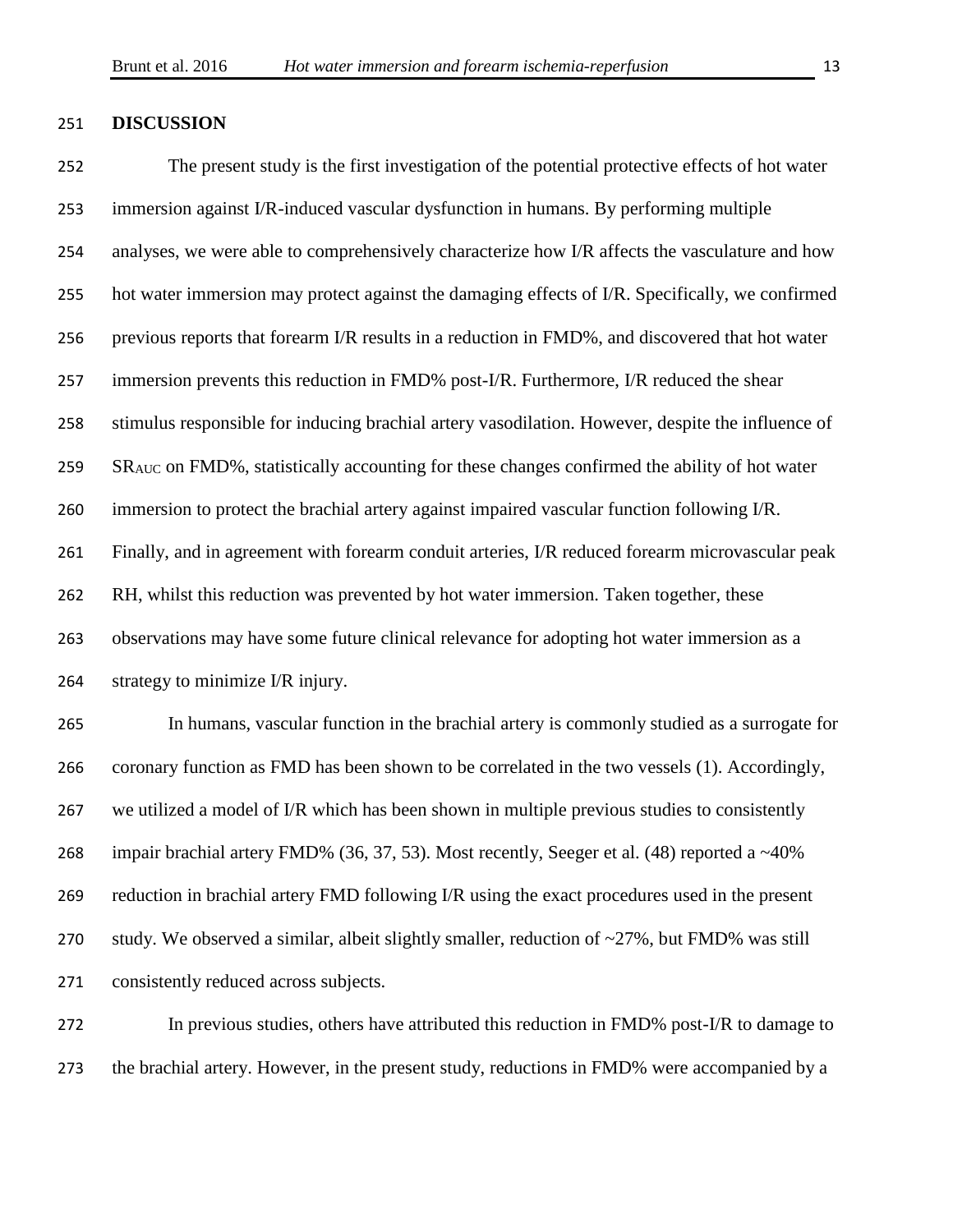reduced shear stimulus for vasodilation, likely secondary to the reduction in microvascular peak RH. Given earlier reports highlighting the importance of shear for artery dilation (47), the 276 reduction in FMD% may be at least partly related to the reduced shear stimulus. However, 277 statistically correcting for changes in SR<sub>AUC</sub> did not remove the significant impact of I/R on FMD%. Together, these findings suggest that the reduction in FMD% post-I/R is caused by a combination of both impairments in brachial artery endothelial function and a reduced shear stimulus. Although our findings may dispel conclusions made in previous studies specifically 281 regarding brachial artery function post- $I/R$ , we do not believe they necessarily diminish the 282 utility of studying forearm I/R in future studies. With ischemic events, such as heart attack or stroke, the majority of damage occurs in the downstream tissue, rather than in the conduit vessels. Thus, given our findings, forearm I/R may actually be an ideal model for replicating 285 ischemic events in humans. However, the damaging effects of I/R may be better captured by assessing damage in both the macro- (i.e., brachial artery dilator function) and microvasculature (i.e., using reactive hyperemia), rather than just using FMD alone.

#### *Effects of hot water immersion on the brachial artery*

 Following hot water immersion, resting brachial artery diameter was increased, which resulted in a reduction in the shear stimulus following release of the arterial occlusion for the post-intervention FMD. Elevations in body core temperature during hot water immersion require redistribution of blood to the skin for thermoregulation, creating significant increases in shear rate on the brachial artery, resulting in shear-induced vasodilation (17). Although we waited an 294 hour post-hot water immersion before making post-intervention measurements and  $T_{\text{re}}$  had returned to resting, the brachial artery still remained dilated. However, despite this slight dilation and reduction in shear stimulus following release of the arterial occlusion, FMD% was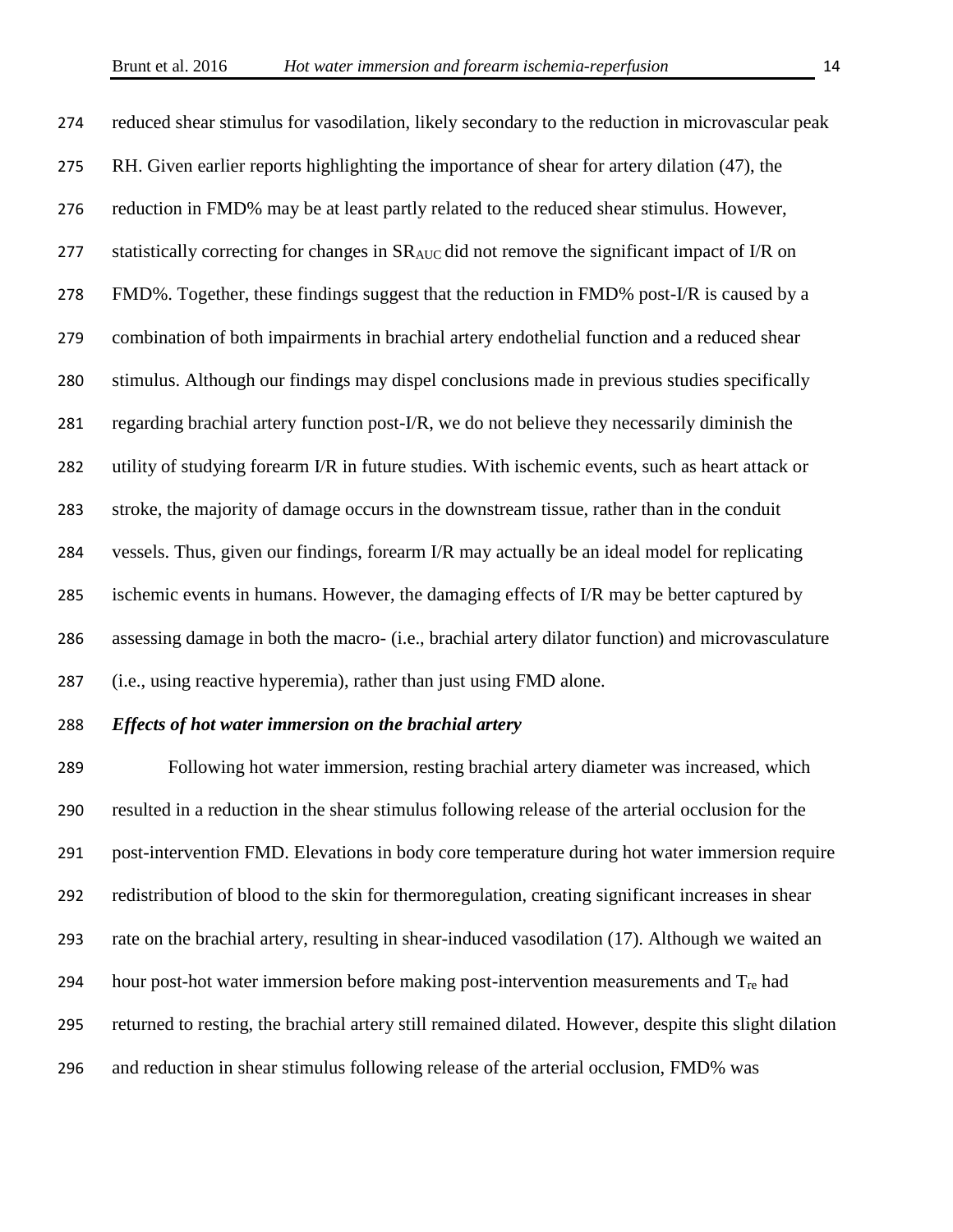unchanged after hot water immersion, suggesting that acute hot water immersion improved brachial artery vasodilator function (i.e., greater dilation for a given shear stimulus). Repeated elevations in core temperature via hot water immersion have also been shown to chronically increase FMD (15, 18). As such, the acute improvements we observed in our study may potentiate long-term effects.

 Following I/R, the aforementioned effects of hot water immersion persisted, including an increased brachial artery diameter, a reduction in the shear stimulus, and presumably an increased responsiveness of the brachial artery for shear-induced dilation. As a result, we observed no reduction in FMD% post-I/R.

 We believe our findings related to the impact of hot water immersion on vascular function are attributable to the effects of both elevations in body core temperature and shear stress on NO bioavailability, since FMD is primarily dependent on NO (28, 31). Elevations in body core temperature induce the expression of HSPs, which are detectibly elevated in human cells by 1h post heat stress (22). Hsp90 associates with endothelial NO synthase (eNOS) and is necessary for several steps leading up to activation of eNOS, including binding of calcium- calmodulin (27) and Akt phosphorylation (13). Hsp90 is also an essential cofactor for eNOS (46), regulating the balance between NO and superoxide production by eNOS. Therefore, increases in Hsp90 expression can result in greater NO production for a given stimulus. In animal work, both Hsp70 (23, 40) and NO (3) have been implicated in acute heat stress-induced protection from I/R injury in cardiac myocytes. Additionally, Hsp70 has also been shown to upregulate the antioxidative enzyme superoxide dismutase (21, 42), which scavenges superoxide, therefore preventing superoxide from binding with NO. However, given that our subjects were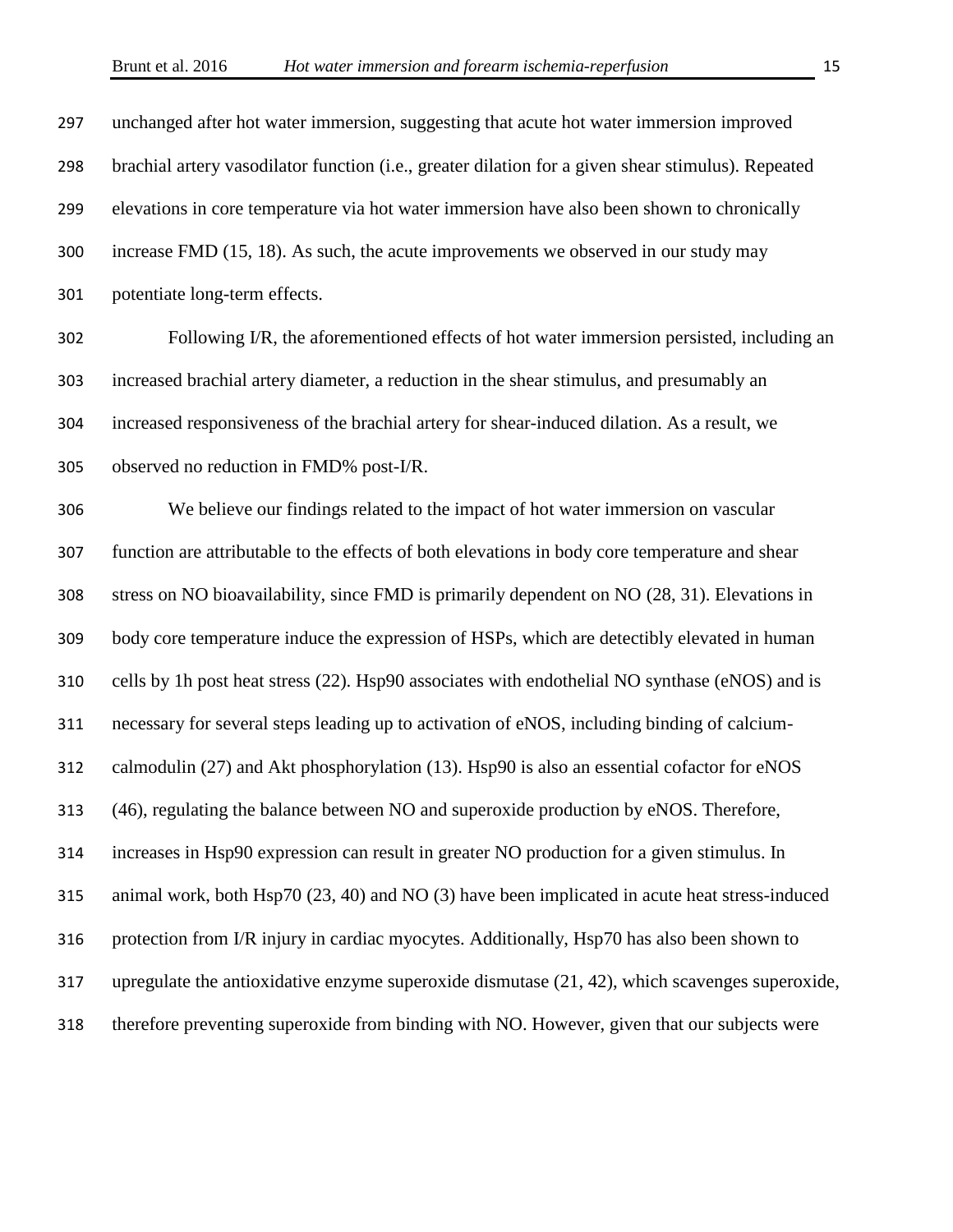young and healthy, likely with minimal baseline oxidative stress, it is unknown whether this mechanism would have contributed to our results.

 Shear stress increases considerably during hot water immersion, to an extent comparable to or greater than during aerobic exercise (52). Increases in shear stress can also increase both eNOS expression and eNOS activity (55). The latter occurs through activation of the receptor for vascular endothelial growth factor (30), activation of phosphoinositide-3-kinase which in turn activates protein kinase A (11), and increased expression of tetrahydrobiopterin (54), which is an essential cofactor for eNOS. In isolated arteries, these changes result in improved endothelium- dependent dilation (55). Conversely, in humans, acute reductions in shear rate impair FMD (51). Although these changes were observed while still in the presence of altered shear stress, elevations in shear stress are known to have longer-lasting effects. For example, elevations in shear stress are essential for chronic arterial adaptation to exercise training (9) and to repeated passive heat stress (18). As such, it remains possible that some of the acute changes in protein expression and phosphorylation persisted in our human subjects until the time when the second and third FMD measurements were made, even though baseline shear had returned to or below resting by this time.

#### *Effects of hot water immersion on the forearm microvasculature*

In the microvasculature, we observed no effects of hot water immersion alone on RH.

However, RH is much less dependent on NO than brachial artery FMD. Indeed, adenosine,

adenosine diphosphate, prostaglandins, and myogenic responses appear important contributors to

the RH response (7, 16). Therefore, even though improvements in NO bioavailability may have

also been present in the microvasculature, we found no significant impact on RH. Furthermore,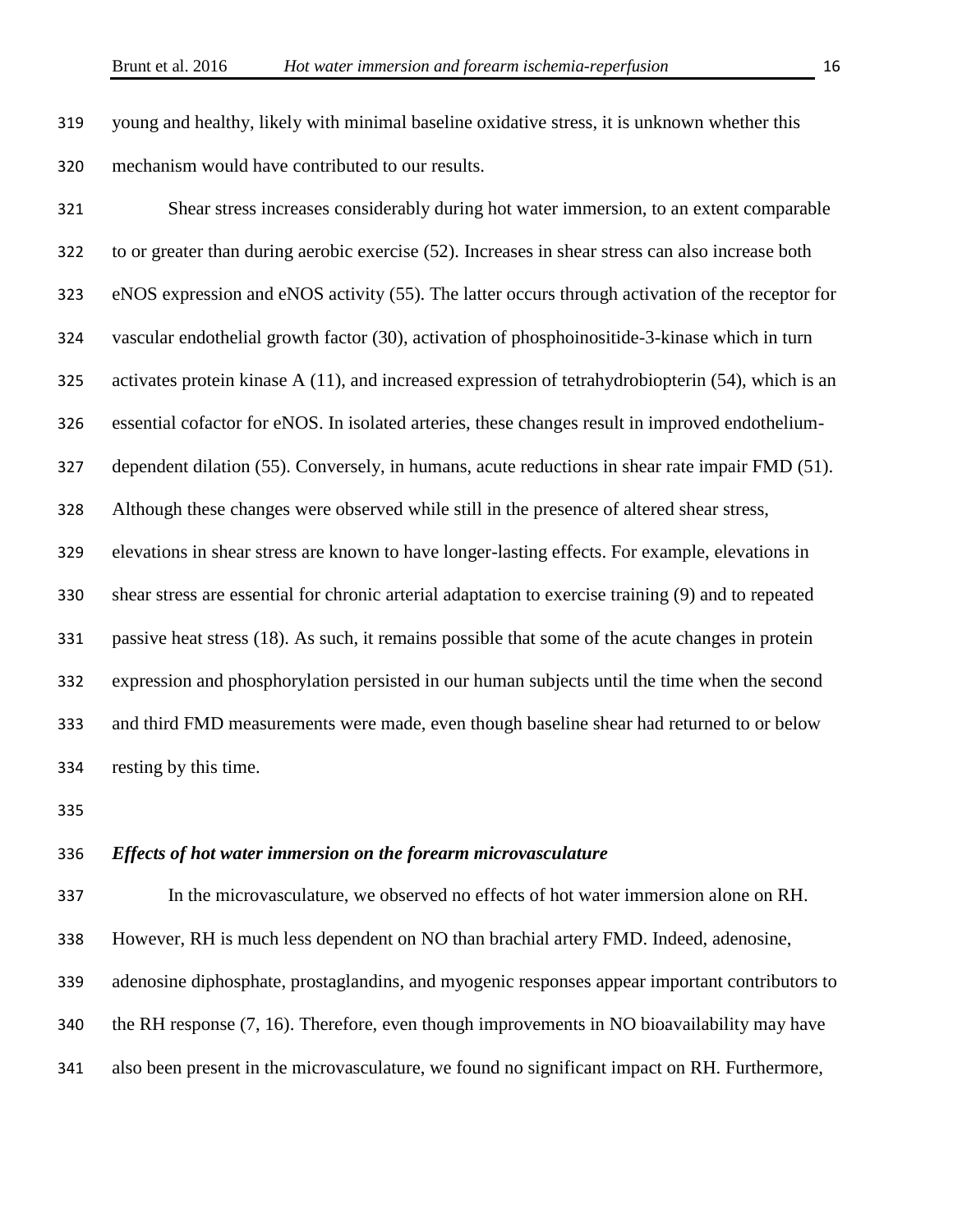hot water immersion was protective against the reduction in peak RH following I/R; however, the area under the curve RH response was still impaired. As such, we conclude that hot water immersion mitigates microvascular impairment, but does not fully prevent it. Regardless, given that I/R primarily affects the microvasculature, any protection may be beneficial, although studies utilizing repeated hot water immersion are necessary to determine whether protective effects can be obtained chronically.

 In animals, acute sub-lethal heat stress has been shown to confer short-term protection from I/R injury (3, 23, 40), while long-term heat acclimation has been shown to result in a phenotype that is anti-oxidative (8) and anti-apoptotic (5), thus providing more lasting protection from I/R injury. Additionally, during ischemia, heat-acclimated cells are better able to shift towards a greater reliance on anaerobic metabolism and become more metabolically efficient so that the rate of glycogen depletion is reduced (25). In general, longer term heat exposure is required to attain these cytoprotective effects (5); however, it is possible we observed protective effects of acute hot water immersion through some of these mechanisms in the present study.

#### *Limitations*

 We utilized a time control rather than a thermoneutral water immersion sham and therefore cannot distinguish effects of hydrostatic pressure from heat. Increased hydrostatic pressure during acute thermoneutral water immersion has been previously shown to alter cardiovascular hemodynamics, including increased cardiac output and mean arterial pressure (2), increased conduit vessel diameter (19), and increased arterial compliance (12), all of which could have contributed to the protective vascular effects of hot water immersion on I/R. In a previous study, we demonstrated that 8 weeks of repeated thermoneutral water immersion had no chronic effects on macro- or micro-vascular function (14, 15). However, it remains possible that the acute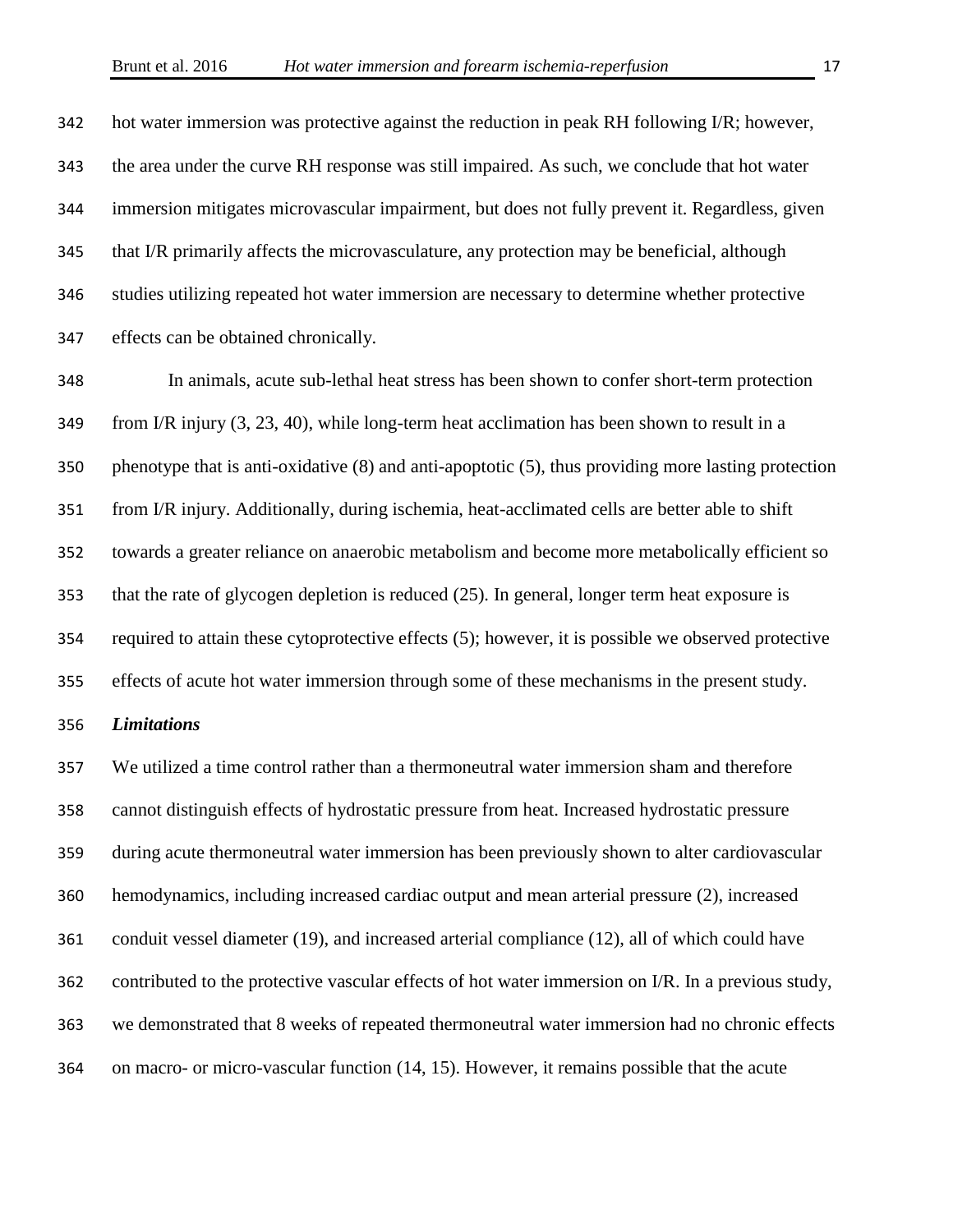effects of increased hydrostatic pressure could have lasted for the duration of experimental testing in the present study. In future studies, it would be interesting to see if acute sauna exposure offers equal protection against vascular I/R.

#### *Conclusions & Perspectives*

 In the present study, we have demonstrated that one bout of hot water immersion prevents the reduction in brachial artery FMD% caused by forearm I/R. It appears that this protection occurs due to a combination of protection against the drop in shear-induced brachial artery vasodilation and protection against microvascular damage, as measured by RH. Our findings are supported by animal work and are in line with recent findings of Seeger et al. (48), who showed that one bout of interval exercise was protective against reductions in FMD% following forearm I/R.

 Based on these findings, it is plausible that hot water immersion could be used to protect against I/R injury in patient populations, for example, those at high-risk for myocardial infarction or stroke. However, given the unexpected nature of when myocardial infarctions and strokes occur, chronic use of hot water immersion (i.e., heat therapy) may be preferable as it is currently unknown how long the protective effects of a single bout of hot water immersion may last. However, a single bout could be utilized pre-operatively by patients undergoing surgeries in which blood flow will be occluded through an artery or to a limb for an extended period of time (e.g., aneurysm repair or joint replacement surgeries). For example, extensive damage is known to occur secondary to tourniquet use (43, 59) which could be mitigated by prior hot water immersion, and typically these patients are not able to exercise prior to surgery due to pain. Not only could repeated bouts of hot water immersion counteract the unanticipated timing of myocardial infarction and stroke, but it may also impart greater protection against I/R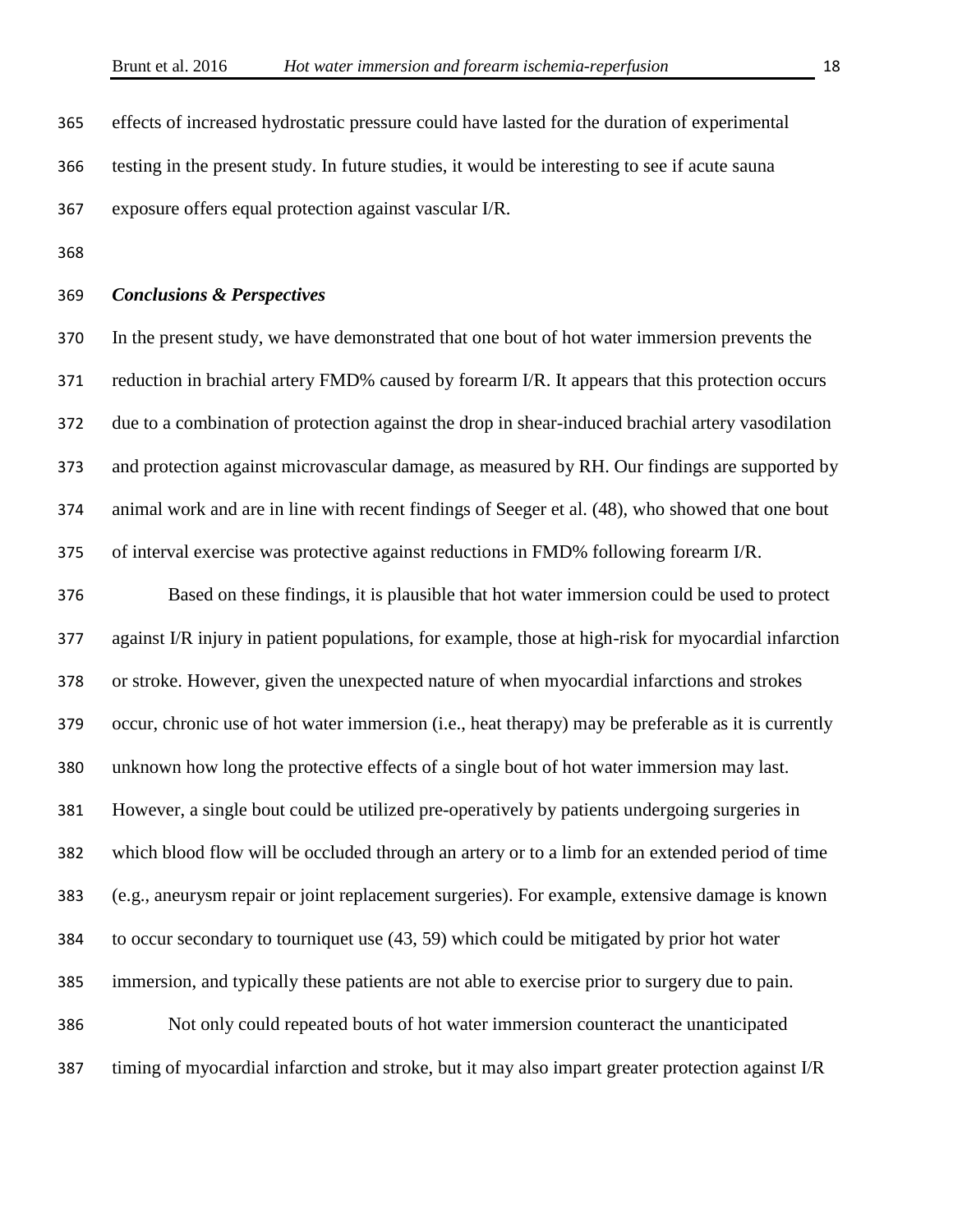injury. Studies in animals have demonstrated longer-lasting and more extensive cytoprotective effects of heat acclimation in myocardial and brain tissue following I/R injury (5, 25, 57). In humans, heat acclimation has been well established to induce extensive cardiovascular adaptations (44). Studies in heart failure and coronary artery disease patients have demonstrated improvements in vascular function and clinical outcomes following short- and long-term infrared sauna therapy, including a reduced incidence of cardiac events (33) and improved myocardial perfusion (49). Laukkanen et al. (35) also recently published data demonstrating that lifelong sauna use greatly reduced the risk of cardiovascular-related (and all cause) mortality, including from ischemic events. Protection against vascular I/R may be in part responsible for these improved outcomes. Together, these and our data provide a strong basis for future studies to investigate the clinical utility of using hot water immersion to protect against ischemic cardiovascular events in at-risk patient populations.

 Of note, sauna and hot water immersion have been shown to be safe for the majority of patient populations (34). For example, one study showed that the incidence of arrhythmias in acute myocardial infarction patients was significantly lower during sauna bathing compared to sub-maximal exercise (8% vs. 18% with exercise) (38). As shown in extensive studies demonstrating safety of Finnish sauna, heat stress is generally only contraindicated in patients with unstable cardiovascular and cerebrovascular diseases (e.g., conditions with potentially unstable plaques or where a blood clot could be dislodged), for which exercise would also be contraindicated, or in elderly individuals prone to orthostatic hypotension (24, 39).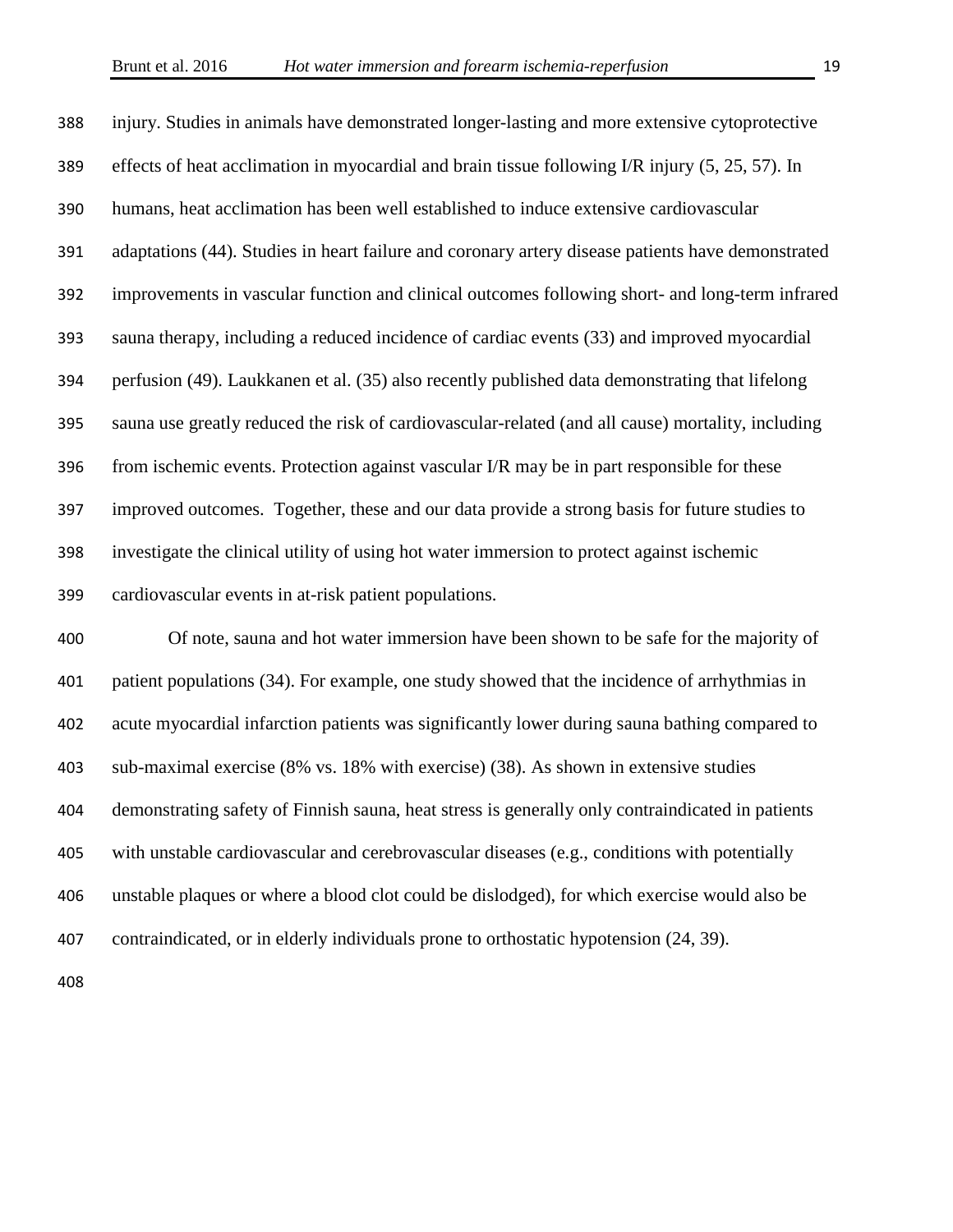#### **REFERENCES**

 1. **Anderson TJ**, **Uehata A**, **Gerhard MD**, **Meredith IT**, **Knab S**, **Delagrange D**, **Lieberman EH**, **Ganz P**, **Creager MA**, **Yeung AC**. Close relation of endothelial function in the human coronary and peripheral circulations. *J Am Coll Cardiol* 26: 1235– 1241, 1995. 2. **Arborelius M**, **Ballidin UI**, **Lilja B**, **Lundgren CE**. Hemodynamic changes in man during immersion with the head above water. *Aerosp Med* 43: 592–598, 1972. 3. **Arnaud C**, **Laubriet A**, **Joyeux M**, **Godin-Ribuot D**, **Rochette L**, **Demenge P**, **Ribuot C**. Role of nitric oxide synthases in the infarct size-reducing effect conferred by heat stress in isolated rat hearts. *Br J Pharmacol* 132: 1845–1851, 2001. 4. **Asiedu-Gyekye IJ**, **Vaktorovich A**. The "no-reflow" phenomenon in cerebral circulation. *Med Sci Monit* 9: BR394–BR397, 2003. 5. **Assayag M**, **Gerstenblith G**, **Stern MD**, **Horowitz M**. Long- but not short-term heat acclimation produces an apoptosis-resistant cardiac phenotype: a lesson from heat stress and ischemic/reperfusion insults. *Cell Stress Chaperones* 15: 651–664, 2010. 6. **Atkinson G**, **Batterham AM**, **Thijssen DHJ**, **Green DJ**. A new approach to improve the specificity of flow-mediated dilation for indicating endothelial function in cardiovascular research. *J Hypertens* 31: 287–291, 2013. 7. **Bank AJ**, **Sih R**, **Mullen K**, **Osayamwen M**, **Lee PC**. Vascular ATP-dependent potassium channels, nitric oxide, and human forearm reactive hyperemia. *Cardiovasc Drugs Ther* 14: 23–29, 2000. 8. **Beit-Yannai E**, **Trembovler V**, **Horowitz M**, **Lazarovici P**, **Kohen R**, **Shohami E**. Neuroprotection against oxidative stress by serum from heat acclimated rats. *Neurosci Lett* 254: 89–92, 1998. 9. **Birk GK**, **Dawson EA**, **Atkinson C**, **Haynes A**, **Cable NT**, **Thijssen DHJ**, **Green DJ**. Brachial artery adaptation to lower limb exercise training: role of shear stress. *J Appl Physiol* 112: 1653–1658, 2012. 10. **Black MA**, **Cable NT**, **Thijssen DHJ**, **Green DJ**. Importance of Measuring the Time Course of Flow-Mediated Dilatation in Humans. *Hypertension* 51: 203–210, 2008. 11. **Boo YC**, **Hwang J**, **Sykes M**, **Michell BJ**, **Kemp BE**, **Lum H**, **Jo H**. Shear stress stimulates phosphorylation of eNOS at Ser(635) by a protein kinase A-dependent mechanism. *Am J Physiol Heart Circ Physiol* 283: H1819–28, 2002. 12. **Boussuges A**. Immersion in thermoneutral water: effects on arterial compliance. *Aviat Space Environ Med* 77: 1183–1187, 2006. 13. **Brouet A**, **Sonveaux P**, **Dessy C**, **Balligand JL**, **Feron O**. Hsp90 ensures the transition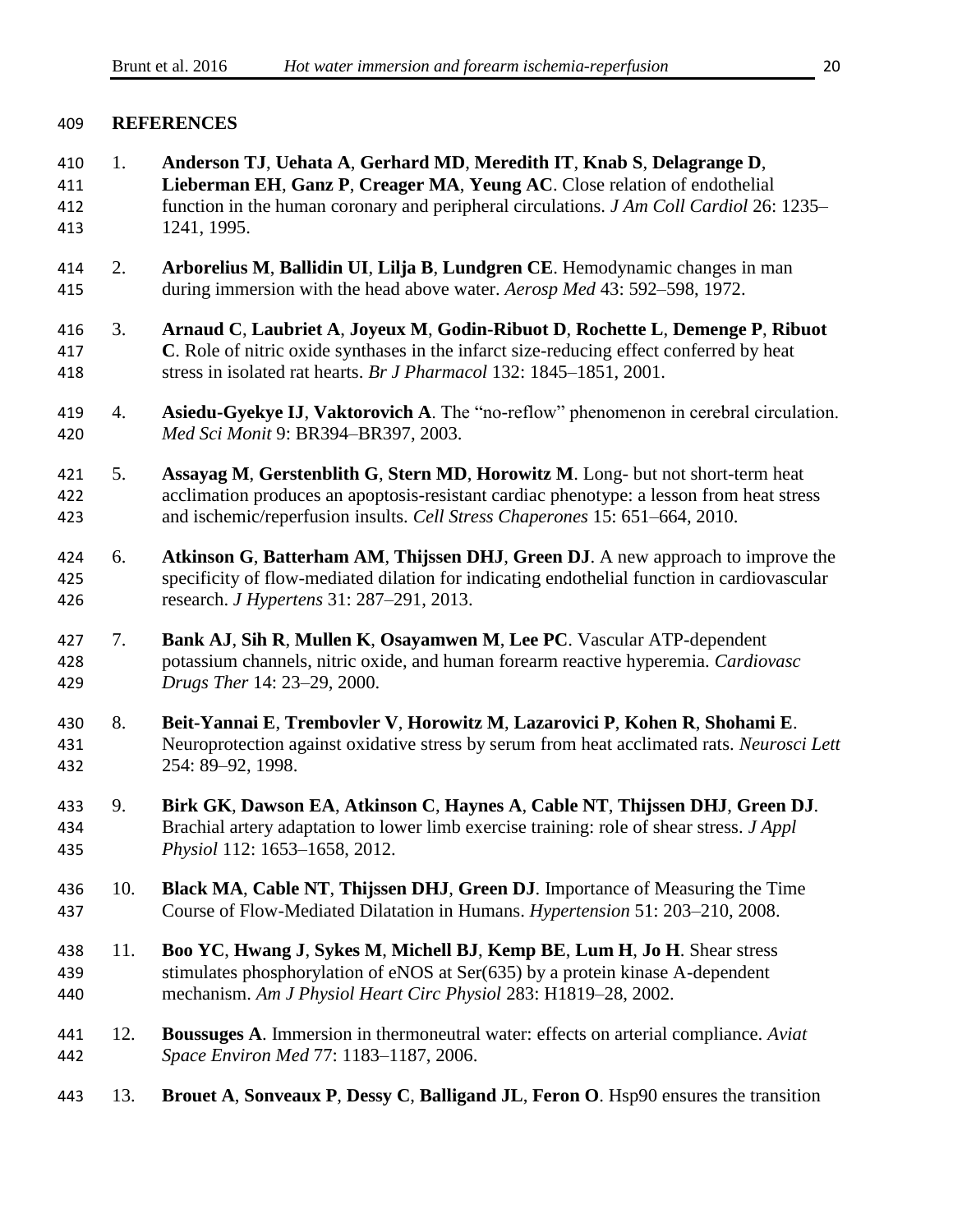| 444<br>445<br>446        |     | from the early Ca2+-dependent to the late phosphorylation-dependent activation of the<br>endothelial nitric-oxide synthase in vascular endothelial growth factor-exposed endothelial<br>cells. J Biol Chem 276: 32663-32669, 2001.                                                                    |  |  |
|--------------------------|-----|-------------------------------------------------------------------------------------------------------------------------------------------------------------------------------------------------------------------------------------------------------------------------------------------------------|--|--|
| 447<br>448<br>449        | 14. | Brunt VE, Eymann TM, Howard MJ, Francisco MA, Minson CT. Passive heat<br>therapy improves cutaneous microvascular function in sedentary humans via improved<br>nitric oxide-dependent dilation. J Appl Physiol In Press, 2016.                                                                        |  |  |
| 450<br>451<br>452        | 15. | Brunt VE, Howard MJ, Francisco MA, Ely BR, Minson CT. Passive heat therapy<br>improves endothelial function, arterial stiffness, and blood pressure in sedentary humans.<br>J Physiol (June 8, 2016). doi: 10.1113/JP272453.                                                                          |  |  |
| 453<br>454               | 16. | Carlsson I, Sollevi A, Wennmalm A. The role of myogenic relaxation, adenosine and<br>prostaglandins in human forearm reactive hyperaemia. <i>J Physiol</i> 389: 147–161, 1987.                                                                                                                        |  |  |
| 455<br>456<br>457        | 17. | Carter HH, Dawson EA, Birk GK, Spence AL, Naylor LH, Cable NT, Thijssen DHJ,<br>Green DJ. Effect of SR manipulation on conduit artery dilation in humans. Hypertension<br>$61: 143 - 150, 2013.$                                                                                                      |  |  |
| 458<br>459<br>460        | 18. | Carter HH, Spence AL, Atkinson CL, Pugh CJA, Naylor LH, Green DJ. Repeated<br>core temperature elevation induces conduit artery adaptation in humans. Eur J Appl<br>Physiol 114: 859-865, 2014.                                                                                                       |  |  |
| 461<br>462<br>463        | 19. | Carter HH, Spence AL, Pugh CJA, Ainslie P, Naylor LH, Green DJ. Cardiovascular<br>responses to water immersion in humans: impact on cerebral perfusion. Am J Physiol<br>Regul Integr Comp Physiol 306: R636-40, 2014.                                                                                 |  |  |
| 464<br>465<br>466<br>467 | 20. | Chan W, Stub D, Clark DJ, Ajani AE, Andrianopoulos N, Brennan AL, New G,<br>Black AD, Shaw JA, Reid CM, Dart AM, Duffy SJ. Usefulness of transient and<br>persistent no reflow to predict adverse clinical outcomes following percutaneous coronary<br>intervention. Am J Cardiol 109: 478-485, 2012. |  |  |
| 468<br>469<br>470        | 21. | Choi S, Park KA, Lee HJ, Park MS, Lee JH, Park KC, Kim M, Lee S-H, Seo J-S,<br>Yoon B-W. Expression of Cu/Zn SOD protein is suppressed in hsp 70.1 knockout mice. J<br>Biochem Mol Biol 38: 111-114, 2005.                                                                                            |  |  |
| 471<br>472<br>473        | 22. | Deguchi Y, Negoro S, Kishimoto S. Heat-shock protein synthesis by human peripheral<br>mononuclear cells from SLE patients. Biochem Biophys Res Commun 148: 1063-1068,<br>1987.                                                                                                                        |  |  |
| 474<br>475<br>476        | 23. | Donnelly TJ, Sievers RE, Vissern FL, Welch WJ, Wolfe CL. Heat shock protein<br>induction in rat hearts. A role for improved myocardial salvage after ischemia and<br>reperfusion? Circulation 85: 769-778, 1992.                                                                                      |  |  |
| 477<br>478               | 24. | Eisalo A, Luurila OJ. The Finnish sauna and cardiovascular diseases. Ann Clin Res 20:<br>267-270, 1988.                                                                                                                                                                                               |  |  |
| 479                      | 25. | Eynan M, Knubuvetz T, Meiri U, Navon G, Gerstenblith G, Bromberg Z, Hasin Y,                                                                                                                                                                                                                          |  |  |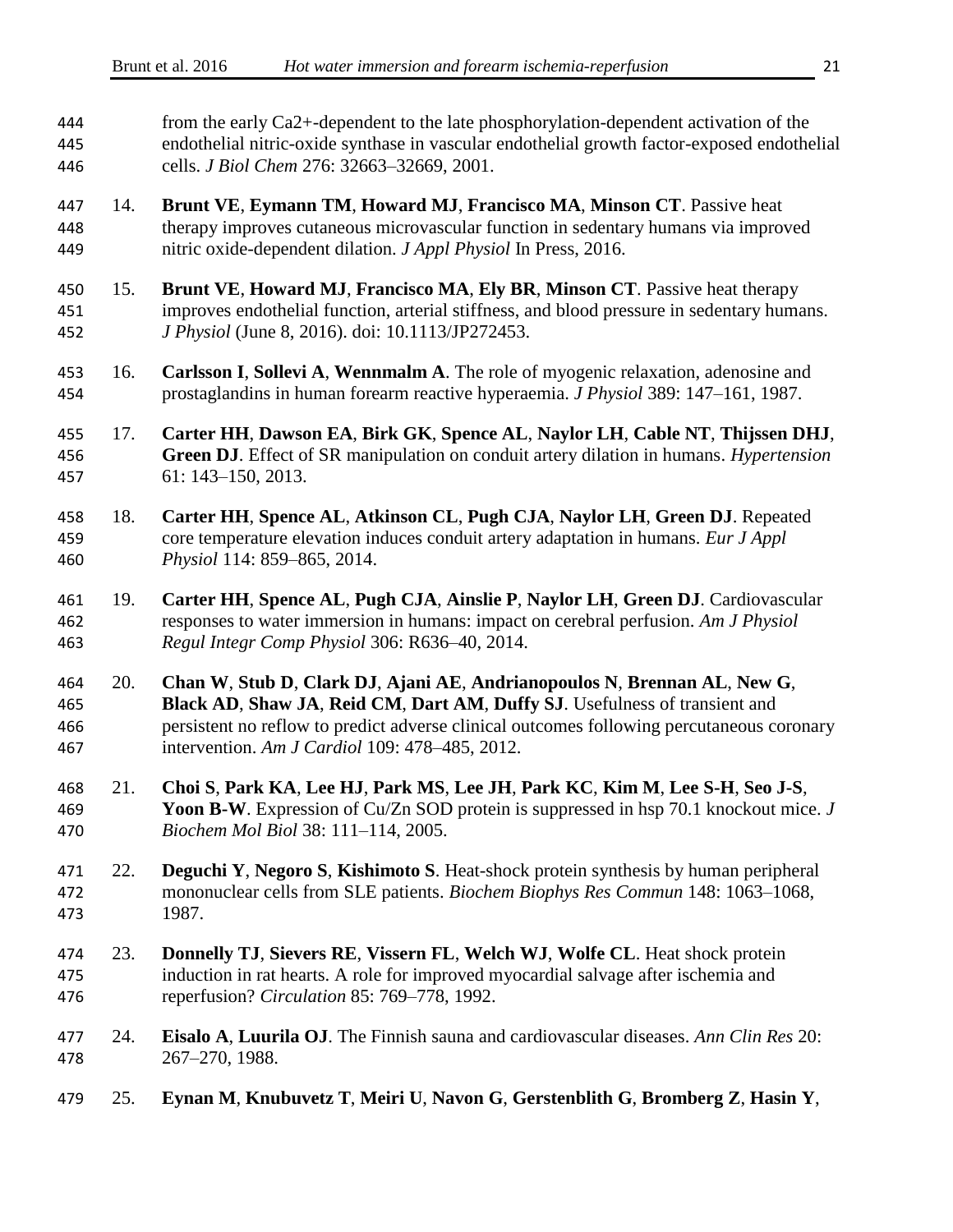| 480<br>481               |     | <b>Horowitz M.</b> Heat acclimation-induced elevated glycogen, glycolysis, and low thyroxine<br>improve heart ischemic tolerance. J Appl Physiol 93: 2095-2104, 2002.                                                                                                                                                      |  |  |  |
|--------------------------|-----|----------------------------------------------------------------------------------------------------------------------------------------------------------------------------------------------------------------------------------------------------------------------------------------------------------------------------|--|--|--|
| 482<br>483               | 26. | Fox RH, Goldsmith R, Kidd DJ, Lewis HE. Acclimatization to heat in man by<br>controlled elevation of body temperature. J Physiol 166: 530-547, 1963.                                                                                                                                                                       |  |  |  |
| 484<br>485<br>486<br>487 | 27. | Gratton JP, Fontana J, O'Connor DS, Garcia-Cardena G, McCabe TJ, Sessa WC.<br>Reconstitution of an endothelial nitric-oxide synthase (eNOS), hsp90, and caveolin-1<br>complex in vitro. Evidence that hsp90 facilitates calmodulin stimulated displacement of<br>eNOS from caveolin-1. J Biol Chem 275: 22268-22272, 2000. |  |  |  |
| 488<br>489               | 28. | Green DJ, Dawson EA, Groenewoud HMM, Jones H, Thijssen DHJ. Is flow-mediated<br>dilation nitric oxide mediated?: A meta-analysis. <i>Hypertension</i> 63: 376–382, 2014.                                                                                                                                                   |  |  |  |
| 490<br>491               | 29. | Hausenloy DJ, Yellon DM. Myocardial ischemia-reperfusion injury: a neglected<br>therapeutic target. J Clin Invest 123: 92-100, 2013.                                                                                                                                                                                       |  |  |  |
| 492<br>493<br>494        | 30. | Jin Z-G, Ueba H, Tanimoto T, Lungu AO, Frame MD, Berk BC. Ligand-independent<br>activation of vascular endothelial growth factor receptor 2 by fluid shear stress regulates<br>activation of endothelial nitric oxide synthase. Circ Res 93: 354-363, 2003.                                                                |  |  |  |
| 495<br>496<br>497        | 31. | Joannides R, Haefeli WE, Linder L, Richard V, Bakkali EH, Thuillez C, Lüscher<br>TF. Nitric oxide is responsible for flow-dependent dilatation of human peripheral conduit<br>arteries in vivo. Circulation 91: 1314-1319, 1995.                                                                                           |  |  |  |
| 498<br>499<br>500        | 32. | <b>Johnson JM, Proppe DW.</b> Cardiovascular adjustments to heat stress. In: <i>Handbook of</i><br>Physiology: Environmental Physiology, edited by Fregly MJ, Blatteis CM. Bethesda, MD:<br>American Physiological Society, 2011.                                                                                          |  |  |  |
| 501<br>502<br>503        | 33. | Kihara T, Miyata M, Fukudome T, Ikeda Y, Shinsato T, Kubozono T, Fujita S,<br>Kuwahata S, Hamasaki S, Torii H, Lee S, Toda H, Tei C. Waon therapy improves the<br>prognosis of patients with chronic heart failure. J Cardiol 53: 214–218, 2009.                                                                           |  |  |  |
| 504<br>505               | 34. | Kukkonen-Harjula K, Kauppinen K. Health effects and risks of sauna bathing. Int J<br>Circumpolar Health 65: 195-205, 2006.                                                                                                                                                                                                 |  |  |  |
| 506<br>507<br>508        | 35. | Laukkanen T, Khan H, Zaccardi F, Laukkanen JA. Association Between Sauna<br>Bathing and Fatal Cardiovascular and All-Cause Mortality Events. JAMA Intern Med 175:<br>542-548, 2015.                                                                                                                                        |  |  |  |
| 509<br>510<br>511<br>512 | 36. | Loukogeorgakis SP, Panagiotidou AT, Broadhead MW, Donald A, Deanfield JE,<br>MacAllister RJ. Remote ischemic preconditioning provides early and late protection<br>against endothelial ischemia-reperfusion injury in humans: role of the autonomic nervous<br>system. J Am Coll Cardiol 46: 450-456, 2005.                |  |  |  |
| 513<br>514               | 37. | Loukogeorgakis SP, Williams R, Panagiotidou AT, Kolvekar SK, Donald A, Cole TJ,<br>Yellon DM, Deanfield JE, MacAllister RJ. Transient limb ischemia induces remote                                                                                                                                                         |  |  |  |

preconditioning and remote postconditioning in humans by a K(ATP)-channel dependent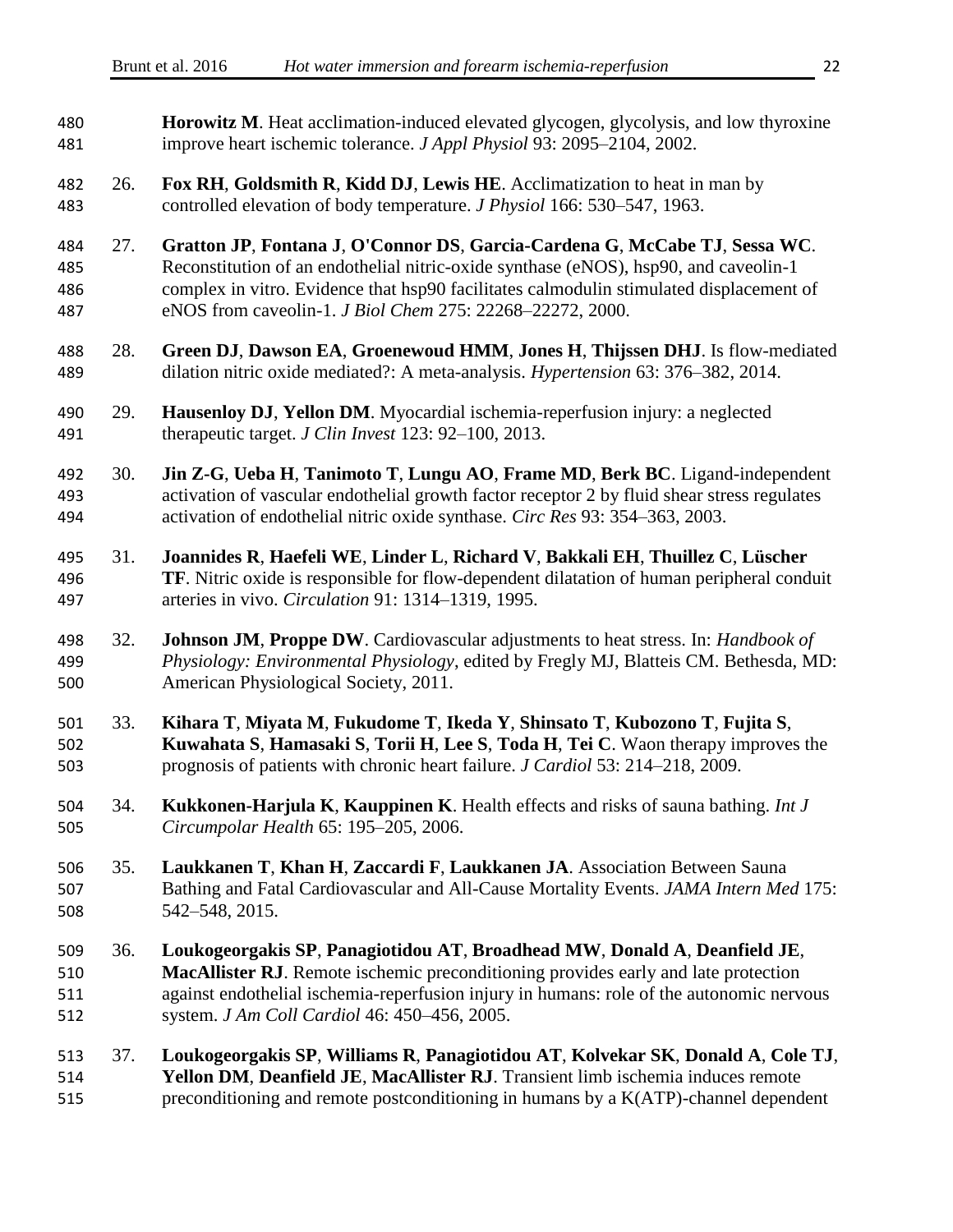| 516                                                         |     | mechanism. Circulation 116: 1386-1395, 2007.                                                                                                                                                                                                                                                                                                                                                                                                                                                                                                                                                                                                                                                                                         |  |  |
|-------------------------------------------------------------|-----|--------------------------------------------------------------------------------------------------------------------------------------------------------------------------------------------------------------------------------------------------------------------------------------------------------------------------------------------------------------------------------------------------------------------------------------------------------------------------------------------------------------------------------------------------------------------------------------------------------------------------------------------------------------------------------------------------------------------------------------|--|--|
| 517<br>518                                                  | 38. | <b>Luurila OJ</b> . Cardiac arrhythmias, sudden death and the Finnish sauna bath. Adv Cardiol<br>25: 73-81, 1978.                                                                                                                                                                                                                                                                                                                                                                                                                                                                                                                                                                                                                    |  |  |
| 519                                                         | 39. | Luurila OJ. The sauna and the heart. <i>J Intern Med</i> 231: 319–320, 1992.                                                                                                                                                                                                                                                                                                                                                                                                                                                                                                                                                                                                                                                         |  |  |
| 520<br>521<br>522                                           | 40. | Marber MS, Latchman DS, Walker JM, Yellon DM. Cardiac stress protein elevation<br>24 hours after brief ischemia or heat stress is associated with resistance to myocardial<br>infarction. Circulation 88: 1264-1272, 1993.                                                                                                                                                                                                                                                                                                                                                                                                                                                                                                           |  |  |
| 523<br>524<br>525<br>526<br>527<br>528<br>529<br>530<br>531 | 41. | Mozaffarian D, Benjamin EJ, Go AS, Arnett DK, Blaha MJ, Cushman M, de<br>Ferranti S, Despres JP, Fullerton HJ, Howard VJ, Huffman MD, Judd SE, Kissela<br>BM, Lackland DT, Lichtman JH, Lisabeth LD, Liu S, Mackey RH, Matchar DB,<br>McGuire DK, Mohler ER, Moy CS, Muntner P, Mussolino ME, Nasir K, Neumar<br>RW, Nichol G, Palaniappan L, Pandey DK, Reeves MJ, Rodriguez CJ, Sorlie PD,<br>Stein J, Towfighi A, Turan TN, Virani SS, Willey JZ, Woo D, Yeh RW, Turner MB,<br>on behalf of the American Heart Association Statistics Committee and Stroke<br><b>Statistics Subcommittee</b> . Heart Disease and Stroke Statistics--2015 Update: A Report<br>From the American Heart Association. Circulation 131: e29–322, 2015. |  |  |
| 532<br>533<br>534                                           | 42. | Ohtsuki T, Matsumoto M, Kuwabara K, Kitagawa K, Suzuki K, Taniguchi N,<br><b>Kamada T</b> . Influence of oxidative stress on induced tolerance to ischemia in gerbil<br>hippocampal neurons. Brain Res 599: 246–252, 1992.                                                                                                                                                                                                                                                                                                                                                                                                                                                                                                           |  |  |
| 535<br>536                                                  | 43. | Olivecrona C, Lapidus LJ, Benson L, Blomfeldt R. Tourniquet time affects<br>postoperative complications after knee arthroplasty. Int Orthop 37: 827–832, 2013.                                                                                                                                                                                                                                                                                                                                                                                                                                                                                                                                                                       |  |  |
| 537<br>538                                                  | 44. | Périard JD, Travers GJS, Racinais S, Sawka MN. Cardiovascular adaptations<br>supporting human exercise-heat acclimation. Auton Neurosci 196: 52–62, 2016.                                                                                                                                                                                                                                                                                                                                                                                                                                                                                                                                                                            |  |  |
| 539<br>540<br>541                                           | 45. | Potter K, Reed CJ, Green DJ, Hankey GJ, Arnolda LF. Ultrasound settings<br>significantly alter arterial lumen and wall thickness measurements. Cardiovasc<br>Ultrasound 6: 6, 2008.                                                                                                                                                                                                                                                                                                                                                                                                                                                                                                                                                  |  |  |
| 542<br>543<br>544                                           | 46. | Pritchard KA, Ackerman AW, Gross ER, Stepp DW, Shi Y, Fontana JT, Baker JE,<br>Sessa WC. Heat shock protein 90 mediates the balance of nitric oxide and superoxide<br>anion from endothelial nitric-oxide synthase. J Biol Chem 276: 17621-17624, 2001.                                                                                                                                                                                                                                                                                                                                                                                                                                                                              |  |  |
| 545<br>546<br>547                                           | 47. | Pyke KE, Tschakovsky ME. The relationship between shear stress and flow-mediated<br>dilatation: implications for the assessment of endothelial function. <i>J Physiol</i> 568: 357–<br>369, 2005.                                                                                                                                                                                                                                                                                                                                                                                                                                                                                                                                    |  |  |
| 548<br>549<br>550<br>551                                    | 48. | Seeger JPH, Lenting CJ, Schreuder THA, Landman TRJ, Timothy Cable N,<br>Hopman MTE, Thijssen DHJ. Interval exercise, but not endurance exercise, prevents<br>endothelial ischemia-reperfusion injury in healthy subjects. Am J Physiol Heart Circ<br>Physiol 308: H351-H357, 2015.                                                                                                                                                                                                                                                                                                                                                                                                                                                   |  |  |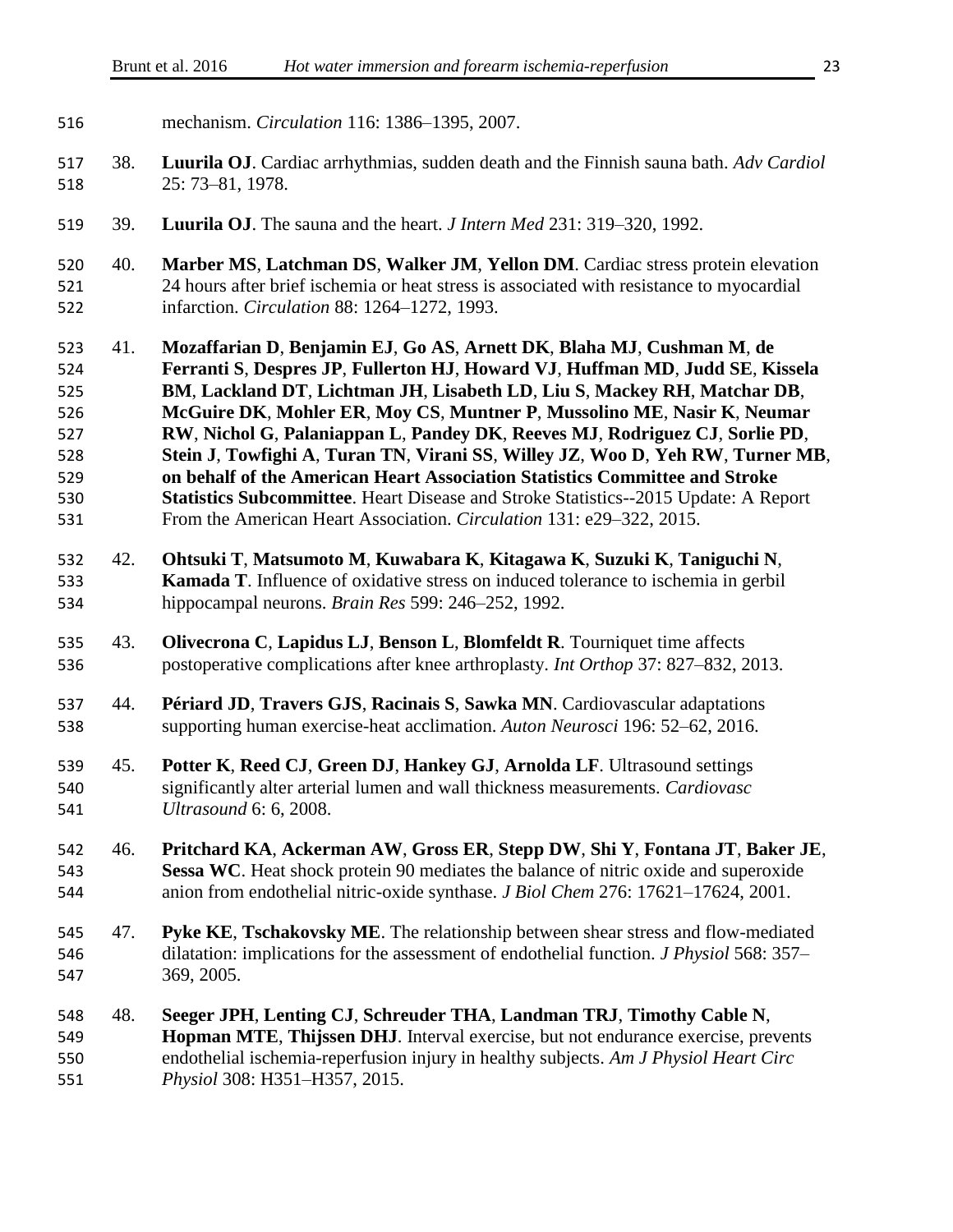| 552<br>553<br>554        | 49. | Sobajima M, Nozawa T, Ihori H, Shida T, Ohori T, Suzuki T, Matsuki A, Yasumura<br>S, Inoue H. Repeated sauna therapy improves myocardial perfusion in patients with<br>occluded coronary artery-related ischemia. Int J Cardiol 167: 237-243, 2013.                                                               |  |
|--------------------------|-----|-------------------------------------------------------------------------------------------------------------------------------------------------------------------------------------------------------------------------------------------------------------------------------------------------------------------|--|
| 555                      | 50. | Taylor NAS. Human Heat Adaptation. Comprehensive Physiology 4: 325–365, 2014.                                                                                                                                                                                                                                     |  |
| 556<br>557<br>558        | 51. | Thijssen DHJ, Dawson EA, Tinken TM, Cable NT, Green DJ. Retrograde Flow and<br>Shear Rate Acutely Impair Endothelial Function in Humans. <i>Hypertension</i> 53: 986–992,<br>2009.                                                                                                                                |  |
| 559<br>560<br>561        | 52. | Thomas KN, van Rij AM, Lucas SJE, Gray AR, Cotter JD. Substantive hemodynamic<br>and thermal strain upon completing lower-limb hot-water immersion; comparisons with<br>treadmill running. Temperature 3: 286-297, 2016.                                                                                          |  |
| 562<br>563<br>564<br>565 | 53. | van den Munckhof I, Riksen N, Seeger JPH, Schreuder TH, Borm GF, Eijsvogels<br>TMH, Hopman MTE, Rongen GA, Thijssen DHJ. Aging attenuates the protective<br>effect of ischemic preconditioning against endothelial ischemia-reperfusion injury in<br>humans. Am J Physiol Heart Circ Physiol 304: H1727-32, 2013. |  |
| 566<br>567<br>568        | 54. | Widder JD, Chen W, Li L, Dikalov S, Thöny B, Hatakeyama K, Harrison DG.<br>Regulation of tetrahydrobiopterin biosynthesis by shear stress. Circ Res 101: 830–838,<br>2007.                                                                                                                                        |  |
| 569<br>570<br>571        | 55. | Woodman CR, Price EM, Laughlin MH. Shear stress induces eNOS mRNA expression<br>and improves endothelium-dependent dilation in senescent soleus muscle feed arteries. J<br>Appl Physiol 98: 940-946, 2005.                                                                                                        |  |
| 572<br>573<br>574<br>575 | 56. | Woodman RJ, Playford DA, Watts GF, Cheetham C, Reed C, Taylor RR, Puddey<br>IB, Beilin LJ, Burke V, Mori TA, Green D. Improved analysis of brachial artery<br>ultrasound using a novel edge-detection software system. J Appl Physiol 91: 929-937,<br>2001.                                                       |  |
| 576<br>577<br>578        | 57. | Yacobi A, Bach YS, Horowitz M. The protective effect of heat acclimation from hypoxic<br>damage in the brain involves changes in the expression of glutamate receptors.<br>Temperature 1: 57-65, 2014.                                                                                                            |  |
| 579<br>580<br>581        | 58. | Yang Q, He G-W, Underwood MJ, Yu C-M. Cellular and molecular mechanisms of<br>endothelial ischemia/reperfusion injury: perspectives and implications for postischemic<br>myocardial protection. Am J Transl Res 8: 765-777, 2016.                                                                                 |  |
| 582<br>583               | 59. | Zhang W, Li N, Chen S, Tan Y, Al-Aidaros M, Chen L. The effects of a tourniquet<br>used in total knee arthroplasty: a meta-analysis. J Orthop Surg Res 9: 13, 2014.                                                                                                                                               |  |
| 584                      | 60. | The Journal of Physiology.                                                                                                                                                                                                                                                                                        |  |
| 585                      |     |                                                                                                                                                                                                                                                                                                                   |  |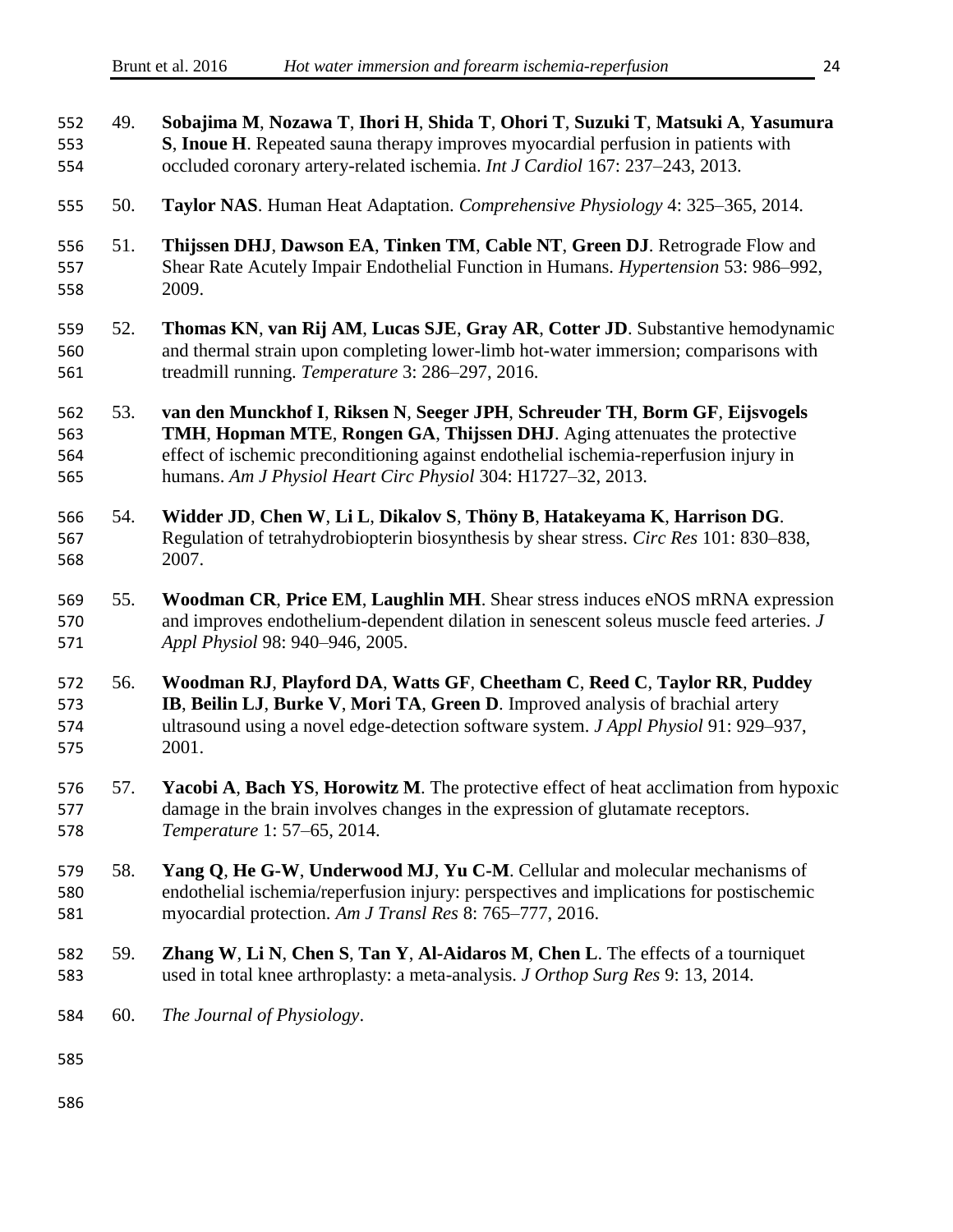### **FIGURES LEGENDS**

**Figure 1.** Timeline of the protocol. FMD, flow-mediated dilation.

```
595 Figure 2. A) Rectal temperature (Tre) and B) heart rate during 60 min of hot water immersion, 10 
596 min of seated recovery, and supine at the time of the post-intervention and post-I/R flow-
597 mediated dilation (FMD) measurements. Data are mean \pm S.D. Data were compared across time
598 using one-way repeated measures analysis of variance (main effects: T_{\text{re}}, p<0.01; heart rate,
599 p<0.001). *p<0.05 vs. 0 min on pairwise Bonferroni post-hoc comparisons.
600
601 Figure 3. A) Flow-mediated dilation (FMD), B) peak reactive hyperemia, and C) area under the 
602 curve reactive hyperemia measured pre-intervention, post-intervention, and post-ischemia-
603 reperfusion (I/R) during the time control (white bars) and hot water immersion sessions (gray 
604 bars). Data are mean±S.E. Nine pairwise comparisons were compared within each variable using 
605 Bonferroni's post-hoc test. *p<0.05 vs. pre-intervention within session, \uparrow p<0.05 vs. post-
606 intervention with trial; ‡ p<0.05 vs. time control session during the same FMD time point.
```